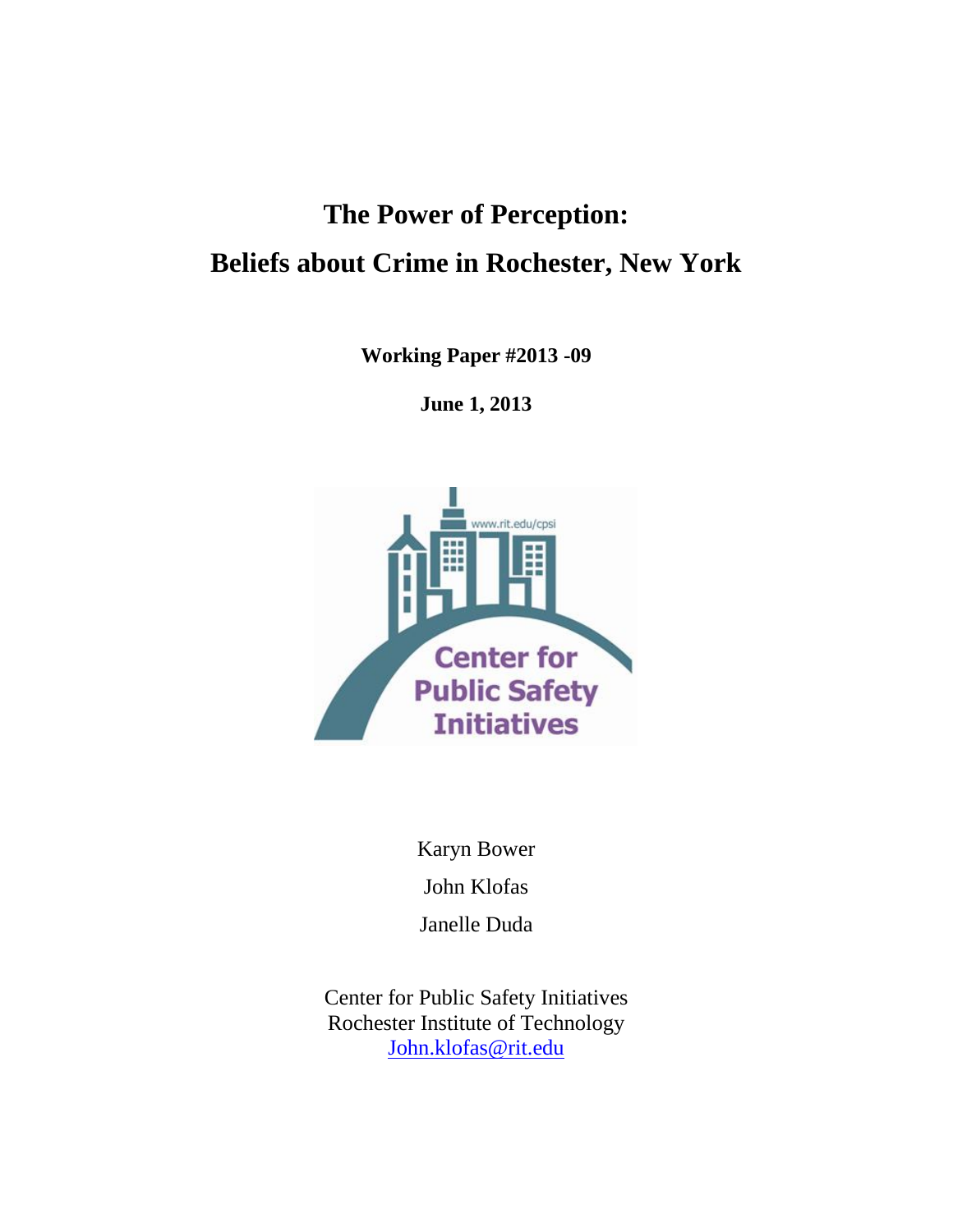"It's all in the mind." – George Harrison

# **The Power of Perception:**

# **Beliefs about Crime in Rochester, New York**

This paper provides an analysis of perceptions of crime, specifically murder levels, in Rochester, New York. It is based on a survey of 295 attendees at Rochester Institute of Technology's Innovation Festival in May, 2013. The major findings are as follows:

- 1. Most respondents significantly underestimated the number of murders occurring in the United States as a whole.
- 2. Respondents dramatically overestimated the number of murders occurring in Rochester.
- 3. There was a strong tendency for respondents to see Rochester as having a much higher proportion of all US murders than is actually true.
- 4. Despite the tendency to overestimate the actual number of murders in Rochester, when compared to other cities, respondents incorrectly ranked Rochester much lower than the other cities.
- 5. Overall, people seemed to overestimate danger in their most familiar city but saw other cities as even more dangerous. This is suggestive about both the power of perceptions about crime and the potential value of improved communication about the topic.

Understanding public perceptions of crime is important because they can exert important influences over attitudes and behaviors and have significant implications in people's private and political lives. At Rochester Institute of Technology's annual Imagine RIT festival we distributed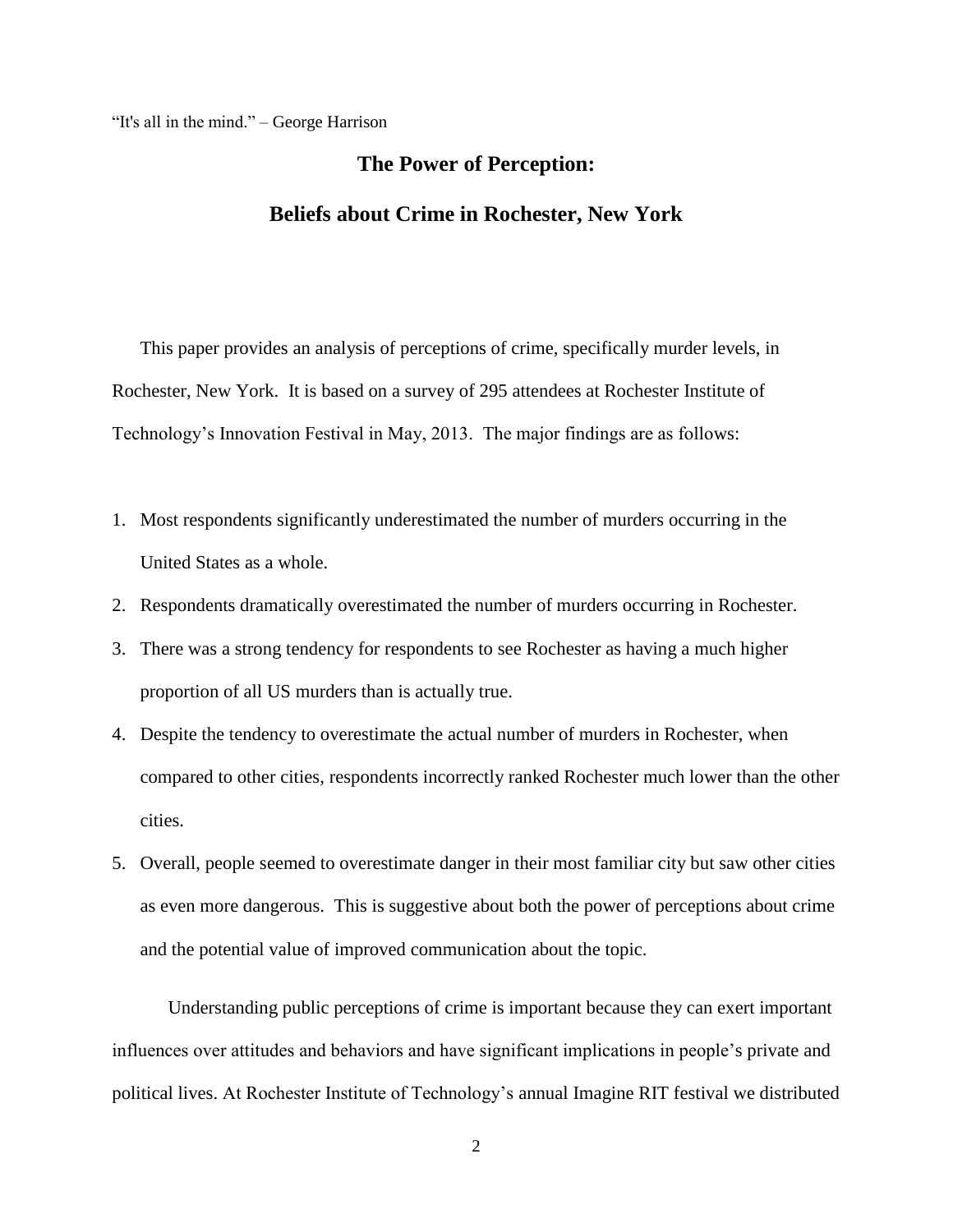brief surveys attempting to capture public perceptions of murder levels. In our analysis, we found that respondents' perceptions of murder were often inaccurate. Overall, respondents overestimated the number of murders which occurred in Rochester, but they underestimated the number of murders that took place throughout the entire US. Despite overestimating the number of murders in Rochester, when asked to compare Rochester to other specific cities, respondents ranked Rochester as having one of the lowest murder rates compared to other US and international cities. These seemingly contradictory findings highlight the difficulty people have in making sense of the information about crime to which they are routinely exposed through the media.

We asked respondents to give a raw estimate of the number of murders that they think took place in Rochester in 2012. Almost 70% of respondents overestimated the actual number of murders in Rochester by twenty percent or more, while just 15% of participants underestimated murders in Rochester by at least twenty percent. The opposite situation took place when respondents estimated the raw number of murders which occurred in the US in 2012. Only a third of respondents overestimated the number of murders throughout the US by twenty percent or more. Sixty-two percent of participants underestimated the number of murders in the US by at least twenty percent, and only 5% of respondents estimated within twenty percent of the actual total of US murders. Rochester was ranked as having one of the lowest murder rates when respondents ranked the city against nine other US and international cities. Rochester was ranked as having the second lowest murder rate by almost 28% of respondents. Over 70% of participants ranked Rochester has having one of the three lowest murder rates out of the ten cities.

3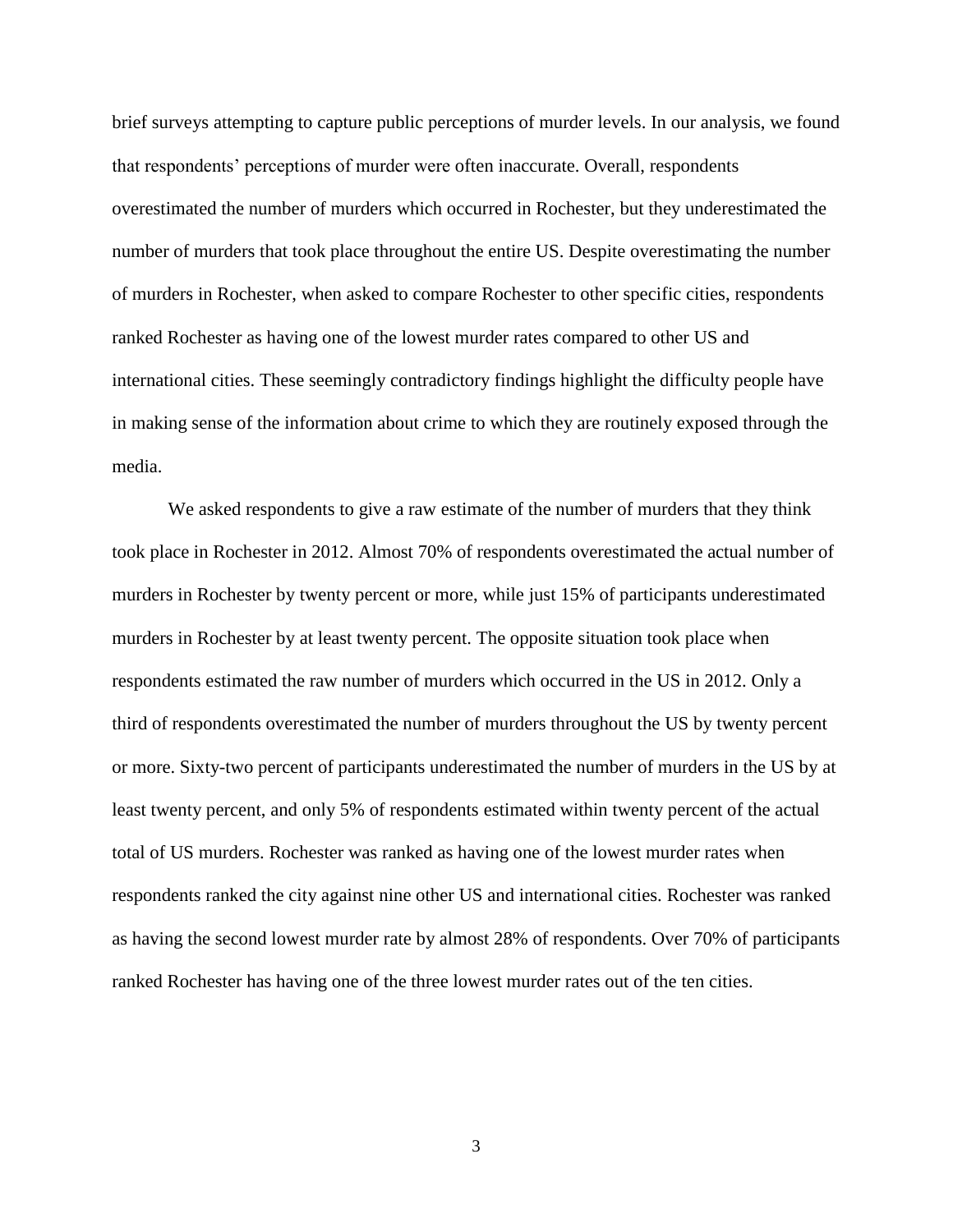#### The Context

Crime, particularly violent crime, is a topic which is embedded in our television, news media, and popular culture. As the general public we digest a vast amount of information pertaining to violent crime, but how much of this is accurate? How much do these portrayals of violent crime shape our perceptions? And how much do our perceptions of crime differ from actual crime occurrences? This is an important question as public policy is often shaped around the views of the public. Additionally, resources are often devoted to the area which is identified as having the most need. Arguably, it is important that citizens in a country have an accurate perception of crime in their nation, but even more essential that residents have an accurate portrait of crime in their community. In this paper, we will examine public perceptions of murder in Rochester, New York.

Past studies have found that survey respondents have tended to vastly overestimate murder in the United States. One study, which captured college undergraduate criminal justice students' knowledge of murder in the US, found that almost half of the students thought that over 250,000 murders were committed each year in the US (Vandiver & Giacopassi, 1997). In the year that the survey was based on, the US had a total of 23,305 murders. The students clearly did not have an accurate portrait of murder across the country.

#### Methodology

We are interested in capturing public perceptions of murder, the most serious violent crime, especially as it relates to Rochester. In order to gather data, we used the FBI's Uniform Crime Report definition of murder, "murder and nonnegligent manslaughter as the willful (nonnegligent) killing of one human being by another" (Federal Bureau of Investigaions, 2011).

4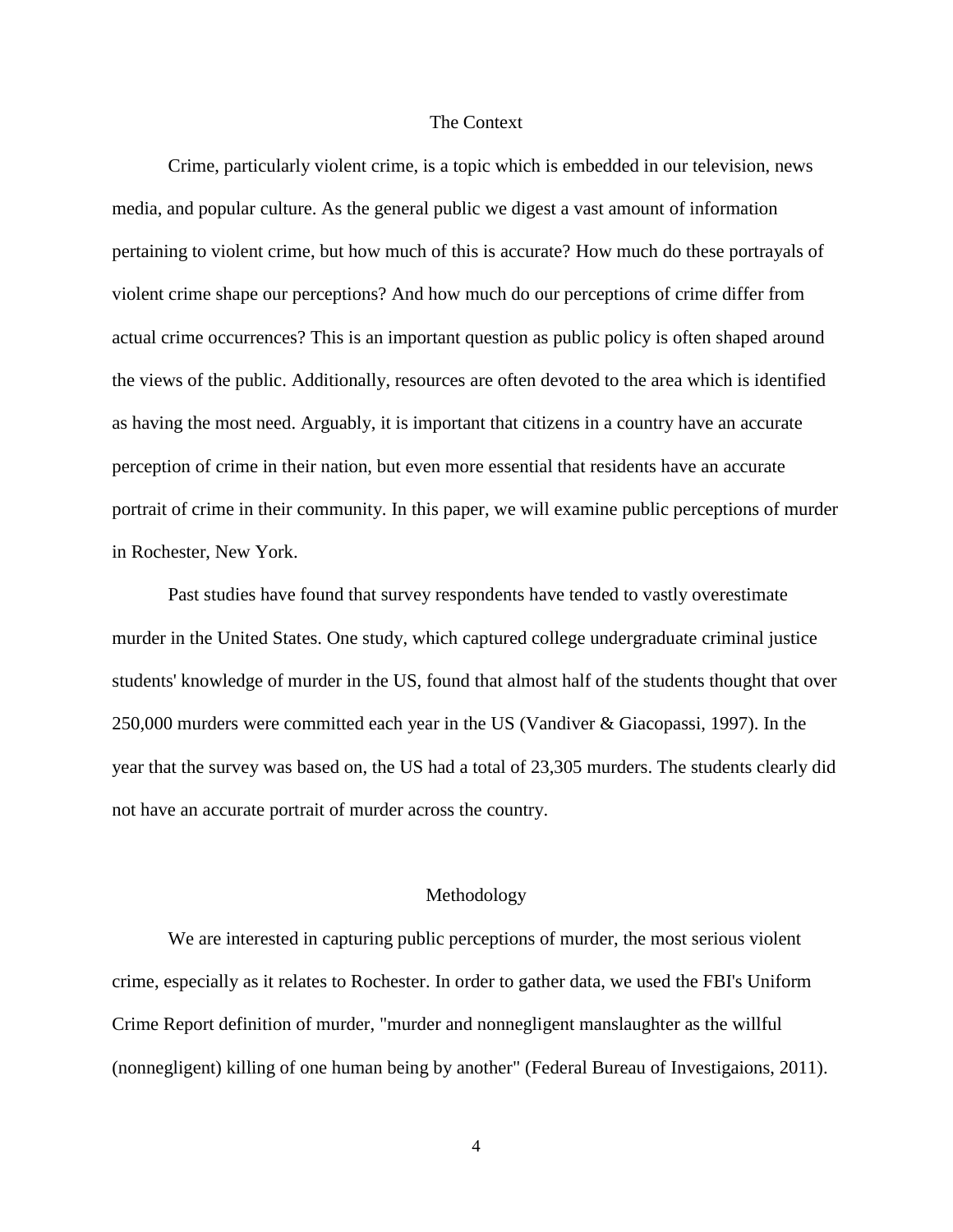We wanted to create a brief survey with a limited number of questions. This way we could restrict the amount of time it took to complete the survey and as a result attract more participants. We asked respondents to estimate the number of murders that occurred in the United States as well as the city of Rochester in 2012. We then created a section where the respondent would rank Rochester against other randomly generated international and US cities. In addition, we included basic demographic questions such as age, gender, and hometown<sup>1</sup>. Using these variables we hoped to compare how perceptions would vary based on demographic characteristics. For example, how do Rochester residents perceive crime in their city compared to how non-residents view crime in Rochester? How do males view murder compared to females? And in what way do answers vary across age? We administered this survey at Rochester Institute of Technology's annual Imagine RIT event. This event typically attracts not only students, but it is also a community event which many local and out of town families attend. We asked all visitors of our exhibit to participate in the survey.

We asked respondents to provide a raw number for their estimates of both US and Rochester murders in 2012. In order to examine how respondents believed that Rochester compared to other cities around the country, we asked that they rank the cities against each other. We used a total of nine cities (excluding Rochester) that we were interested in for comparison. These included six US cities and three international cities; these cities were chosen based on how recognizable they would be for respondents. We also wanted to be sure that the group of selected cities would have murder rates that were both higher and lower than that of Rochester. When asking respondents to rank the cities, we used the language, "*Please rank these cities from lowest (1) to highest (5) based on the* percent *of each city's population that you think is murdered in a year*." By using this phrase, we hoped to capture the idea of murder *rate,* without actually using

l

 $<sup>1</sup>$  An example of the survey is made available in the appendix of this paper.</sup>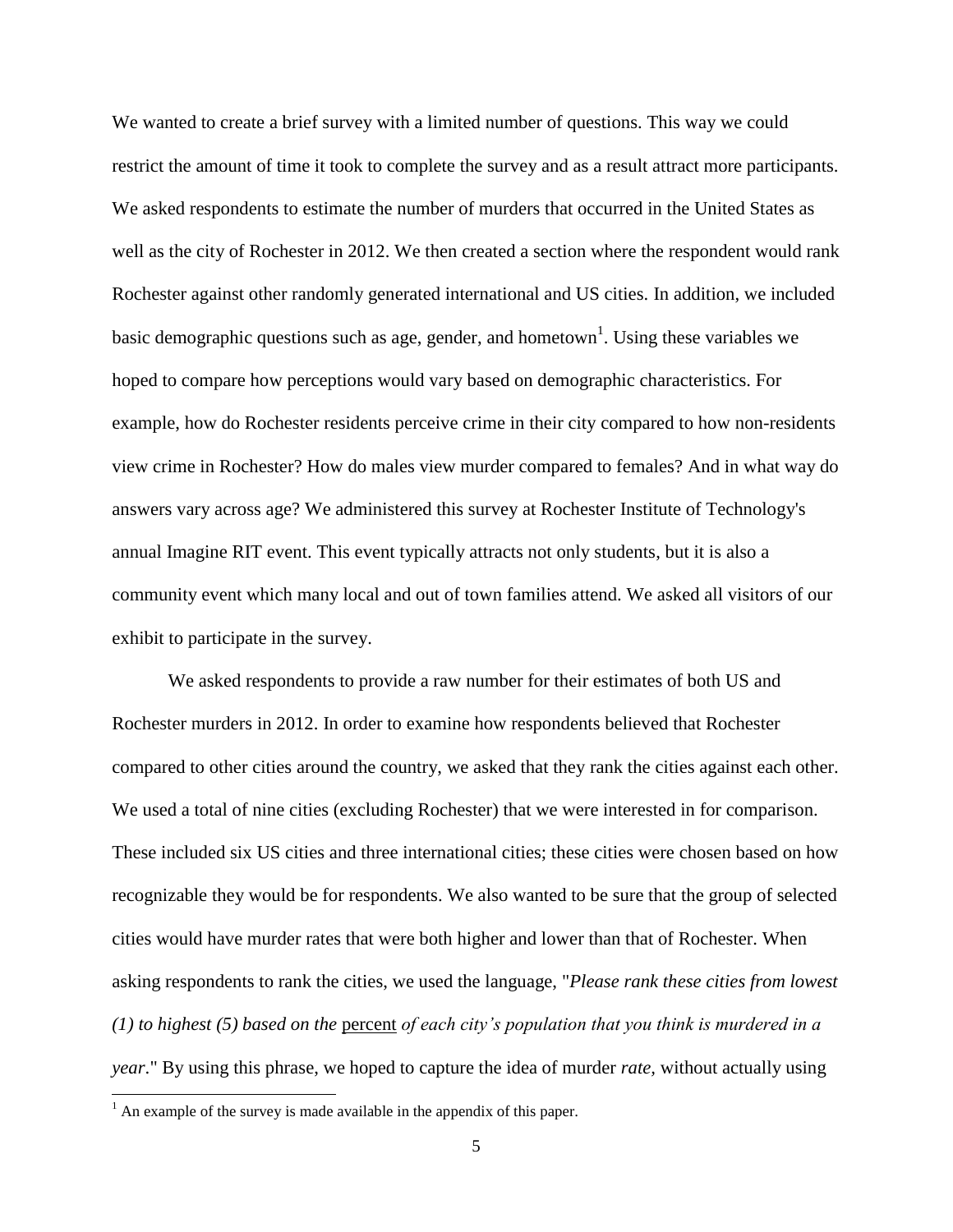the word "rate," thus confusing respondents. Most often, when comparing large metropolitan areas, rates are calculated per 100,000 people. The formula used here is [(number of homicides**/**population) x 100,000]. This way data can be analyzed between cities in a way that is practical and understandable. We also wanted to avoid giving the respondents the idea that the city's population size would influence what ranking they might give. We did not provide respondents with any background information, this way their responses were based only on their perceptions (Vandiver & Giacopassi, 1997).

We used several statistical measures to examine the rank that each city was given by the respondents. In order for this measure to be legitimate, we needed a large enough sample size so that we could meaningfully average the ranks. To keep the survey brief, we did not include all cities on every survey, instead we asked respondents to rank only five cities per survey. Since Rochester was to be on each survey, we had nine other cities which we needed to have included in our combinations. Each set would have four randomly generated cities out of the nine total possibilities. Using combination calculations, in which order and repetition were both not allowed, it was determined that we would need 126 different versions of the survey in order that each city would occur an equal number of times.<sup>2</sup> We utilized a randomizing tool in order to ensure that each of the nine cities would be evenly distributed across all surveys. To avoid bias due to placement, Rochester was randomly assigned a location in the cities listed on each survey. Selecting cities from the larger list meant that, assuming a large enough sample size, we could calculate average rankings against all possible combinations of cities. This meant we could compare Rochester against all nine cities even though respondents ranked only five of them.

l

<sup>&</sup>lt;sup>2</sup> Combination Formula:  $[n!/(n-r)!(r)!]$ 

Where  $n=9$  and  $r=4$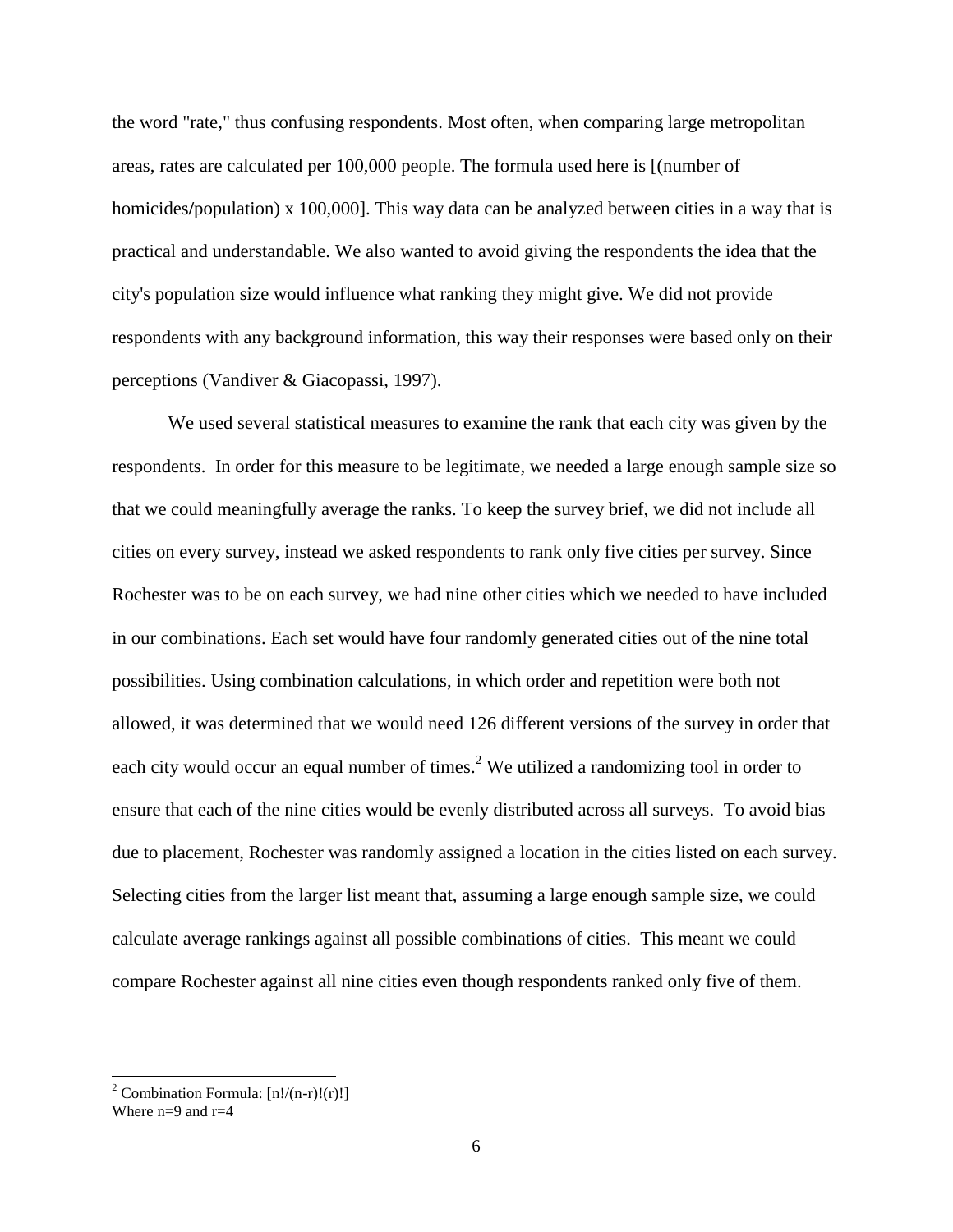#### Results

We received a total of 298 surveys and 295 surveys that were usable for at least some type of analysis. We had to discard 3 surveys because they did not offer any meaningful information. In a few cases, we were able to use some of the information provided by the respondents, but we were unable to use their answers for other questions. For this reason, the sample size may differ for each response set. Participants ranged from teenagers to 84 years old, and the mean of all ages was 37.9 years. Males made up 53% of all respondents, females accounted for 46%, and one respondent did not indicate their gender. We also asked participants to indicate which town or city they lived in.



We divided the locations into four different categories: Rochester, areas surrounding Rochester, other New York State, and other. One respondent did not provide their hometown,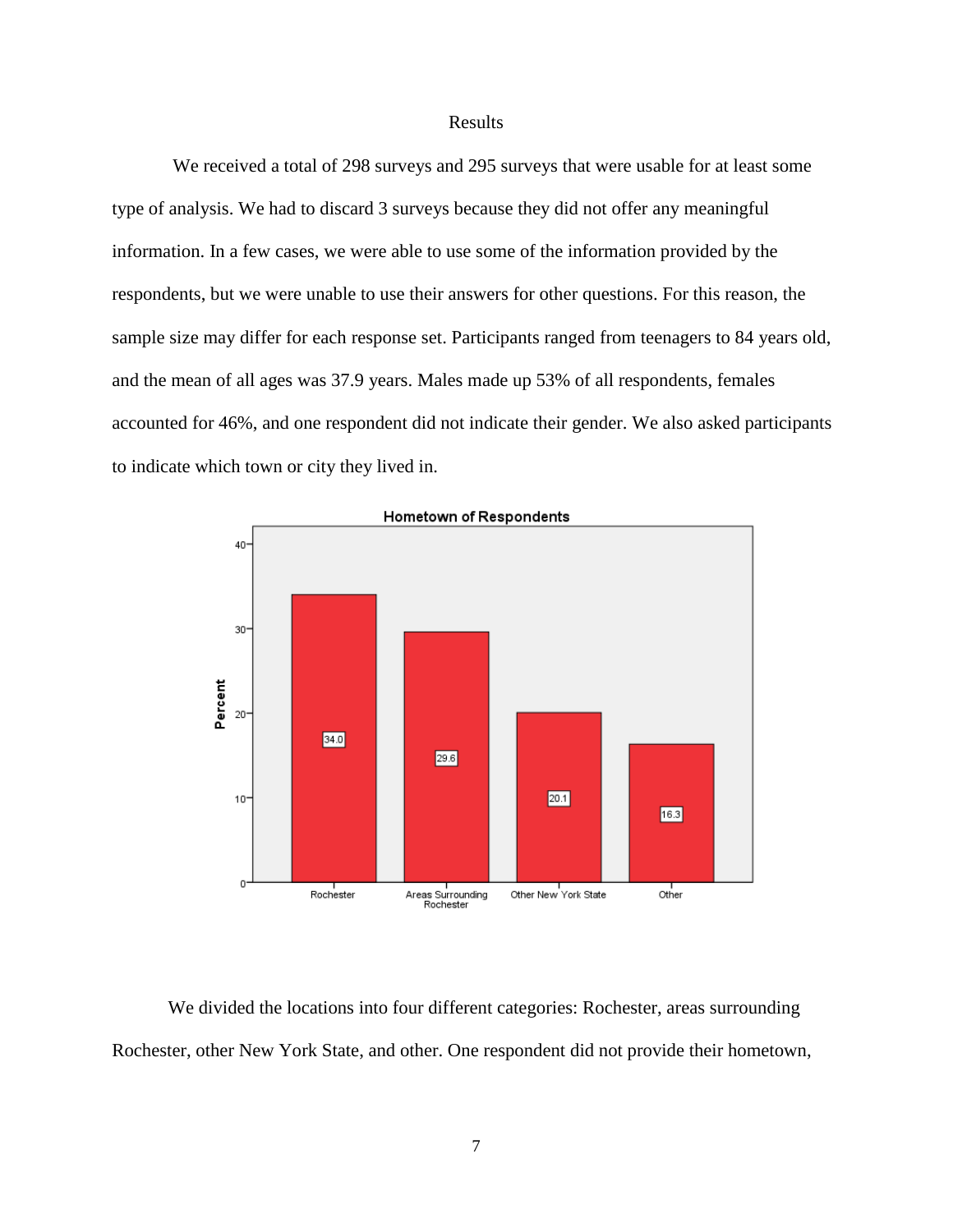which gave us a sample size of 294. Rochester residents made up the largest proportion of our population. All respondents who were placed in the "other category" were from other US states.

#### **United States**

The full UCR crime publication for 2012 is not yet available at the time of the completion of this paper. While we are unable to give the exact number of murders for the US in 2012, we can be fairly confident as to the range that this number may fall into. In 2011, there were 14,612 murders (Federal Bureau of Investigations, 2012). Prior to 2011, murders in the US steadily declined since 2006. It is our estimate that the US probably experienced a similar number of murders as in 2011. For analysis in this paper, we will use the 2011 murder total when examining the US.



When including all 287 surveys which provided a response to this question, the mean estimate for US murders in 2012 was 14,130,776. Overall these estimates ranged from 20 to 3 billion. After eliminating extreme outliers, the mean estimate was 6,907, which is much lower

l

 $3$  (Federal Bureau of Investigations, 2012)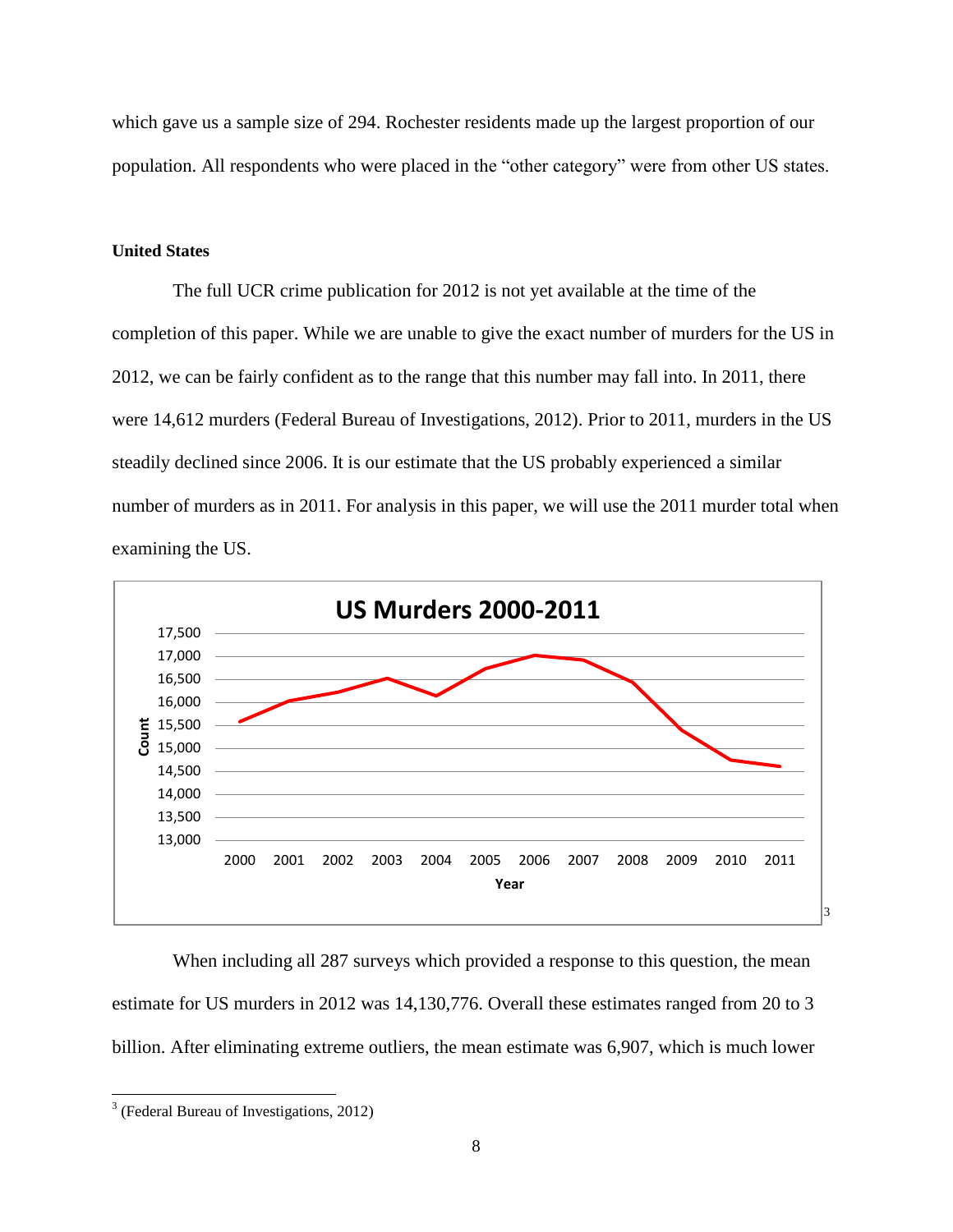than the actual number of murders. Using the median (the number for which half the respondents estimate above and half below), respondents underestimated how many murders occurred in the US. Even when the median of 3,500 is multiplied by four, it is not close to the actual US murder total.



Estimated Number of Murders in the US

The US Census Bureau estimates that the US population in 2012 was 313,914,040 (United States Census Bureau, 2013). Using the respondents' estimated mean of 6,907 murders, the US would have had a murder rate of 2.2 per 100,000 people. Using the median, the US would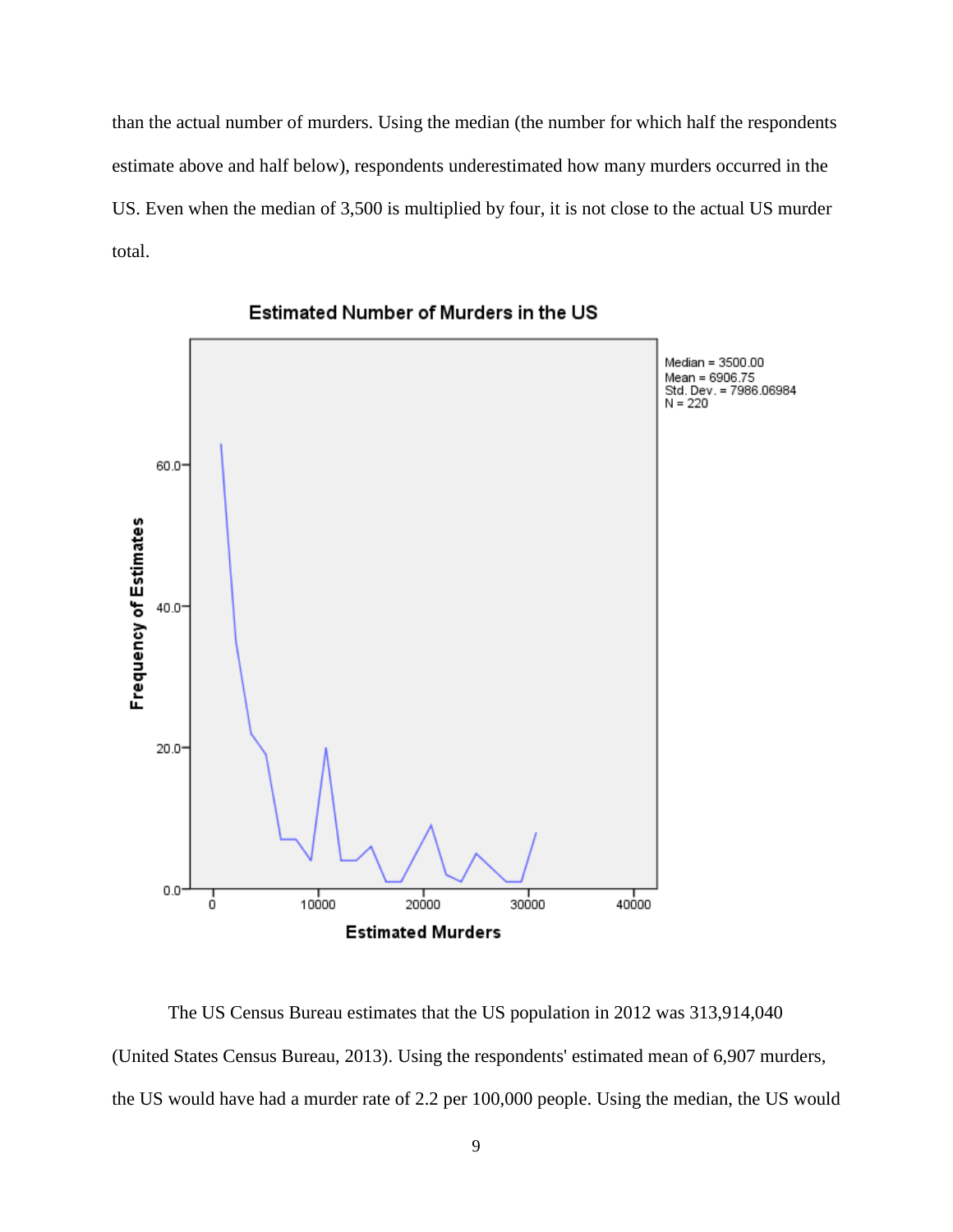have a murder rate of 1.1 per 100,000. The actual US murder rate in 2011 was 4.7 per 100,000 people (Federal Bureau of Investigations, 2012). To put this into even more perspective, the highest murder rate in the world is in Honduras, with a rate of 82 per 100,000, next is El Salvador at 65 per 100,000, followed by the Ivory Coast at 51 per 100,000. Some of the lowest murder rates in the world belong to Australia at 1 per 100,000, Japan with a rate of .4 per 100,000, and Singapore at .3 per 100,000 (United Nations Office of Drugs and Crime, 2011).

#### **Demographic Characteristics and US Murder Estimates**

We were interested in examining whether the respondents' age or gender had any effect on their murder estimates.

| Estimated Number of Murders in the US by Age of Survey Respondent |          |       |                            |       |                    |         |  |
|-------------------------------------------------------------------|----------|-------|----------------------------|-------|--------------------|---------|--|
|                                                                   |          |       | Age of Respondent in Years |       |                    |         |  |
| <b>Estimated Number of</b><br><b>Murders</b>                      | Under 16 | 16-30 | $31 - 45$                  | 46-60 | Over <sub>60</sub> | Total   |  |
| $0 - 5,000$                                                       | 52.4%    | 46.9% | 54.3%                      | 46.8% | 40.5%              | 47.4%   |  |
| 5.001-10.000                                                      | 19.0%    | 12.4% | 8.6%                       | 15.2% | 21.6%              | 14.4%   |  |
| 10.001-18.000                                                     | $0.0\%$  | 5.3%  | $0.0\%$                    | 8.9%  | 8.1%               | 5.6%    |  |
| 18,001-25,000                                                     | $0.0\%$  | 6.2%  | 5.7%                       | 6.3%  | 8.1%               | $6.0\%$ |  |
| 25,001-100,000                                                    | 9.5%     | 14.2% | 14.3%                      | 13.9% | 13.5%              | 13.7%   |  |
| Over 100,000                                                      | 19.0%    | 15.0% | 17.1%                      | 8.9%  | 8.1%               | 13.0%   |  |
| Total                                                             | 21       | 113   | 35                         | 79    | 37                 | 285     |  |
|                                                                   | 100%     | 100%  | 100%                       | 100%  | 100%               | 100%    |  |

Over 60% of all respondents underestimated how many murders took place in each year in the United States. Almost half believed that 5,000 or fewer murders occurred. In order to reach the US murder total of 14,612 in 2011, that estimate of 5,000 could almost be tripled. Regardless of age, the highest percentage of respondents in each age group estimated that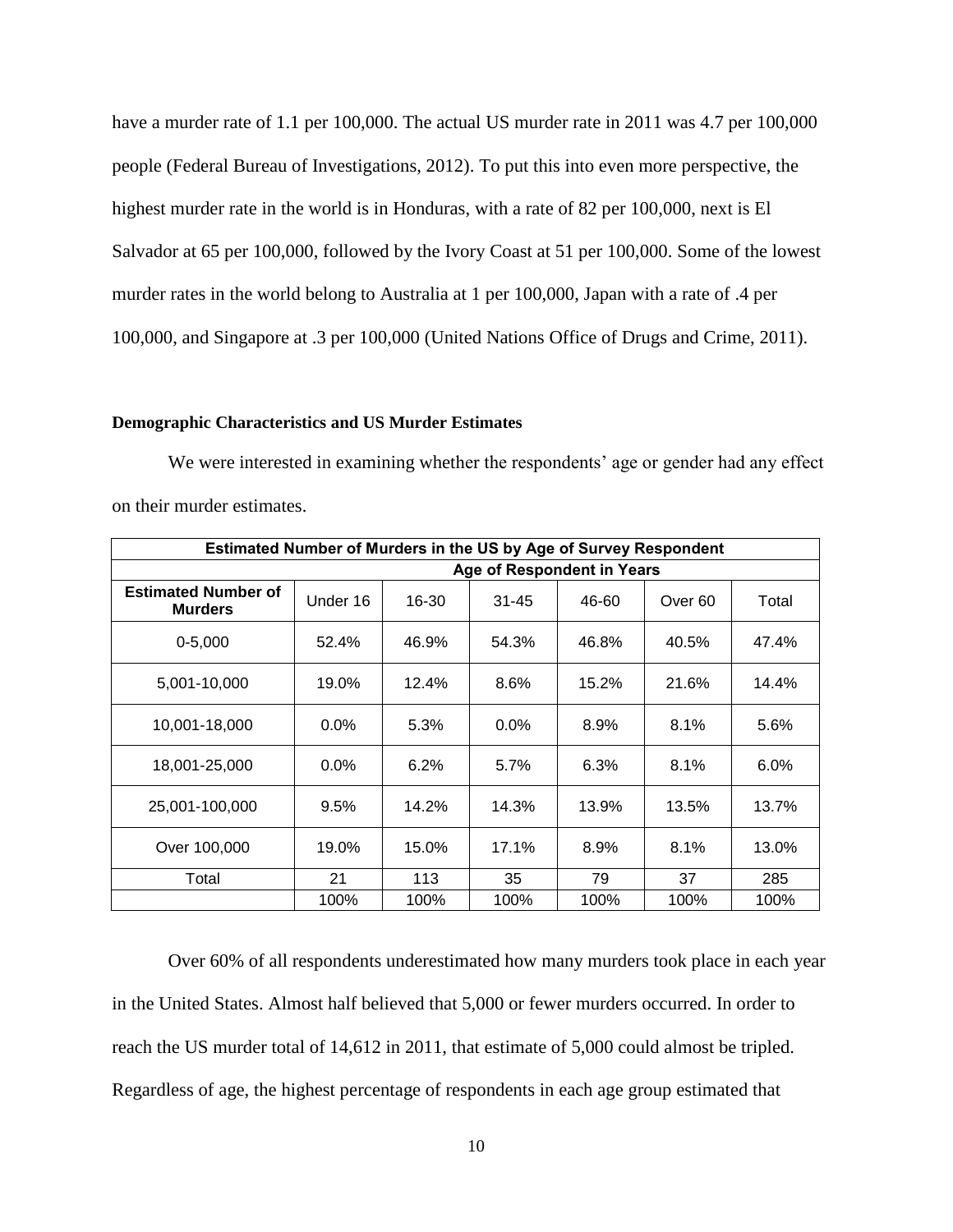between 0-5,000 murders occurred in 2012. Of the 5.6% of respondents who accurately estimated between 10,001 and 18,000 murders, more than half were over 45 years of age. Of the 13% of respondents who thought that the US experienced over 100,000 murders, almost threequarters were 45 years of age or younger. Across all ages, the majority of respondents underestimated the total number of murders, although it seems that younger respondents were more likely to vastly overestimate the number of murders than older respondents.

Regardless of gender, respondents were most likely to underestimate the number of murders in the US.

| Estimated Number of Murders in the US by Gender of<br><b>Survey Respondent</b> |                |                             |       |  |  |  |
|--------------------------------------------------------------------------------|----------------|-----------------------------|-------|--|--|--|
|                                                                                |                | <b>Gender of Respondent</b> |       |  |  |  |
| <b>Estimated</b><br>Number of<br><b>Murders</b>                                | Male<br>Female |                             | Total |  |  |  |
| $0 - 5,000$                                                                    | 57.9%          | 38.6%                       | 47.6% |  |  |  |
| 5,001-10,000                                                                   | 14.3%          | 14.4%                       | 14.3% |  |  |  |
| 10,001-18,000                                                                  | 2.3%           | 8.5%                        | 5.6%  |  |  |  |
| 18,001-25,000                                                                  | 4.5%           | 7.2%                        | 5.9%  |  |  |  |
| $25,001 -$<br>100,000                                                          | $9.0\%$        | 17.6%                       | 13.6% |  |  |  |
| Over 100,000                                                                   | 12.0%          | 13.7%                       | 12.9% |  |  |  |
| Total                                                                          | 133            | 153                         | 286   |  |  |  |
|                                                                                | 100%           | 100%                        | 100%  |  |  |  |

The largest proportion of both males and females believed that the US experienced between 0 and 5,000 murders in 2012. Almost 60% of all females also believe this to be true, along with almost 40% of all males. A larger percentage of males had a more accurate estimation, but both genders were least likely to estimate in the correct range. A similar percentage of males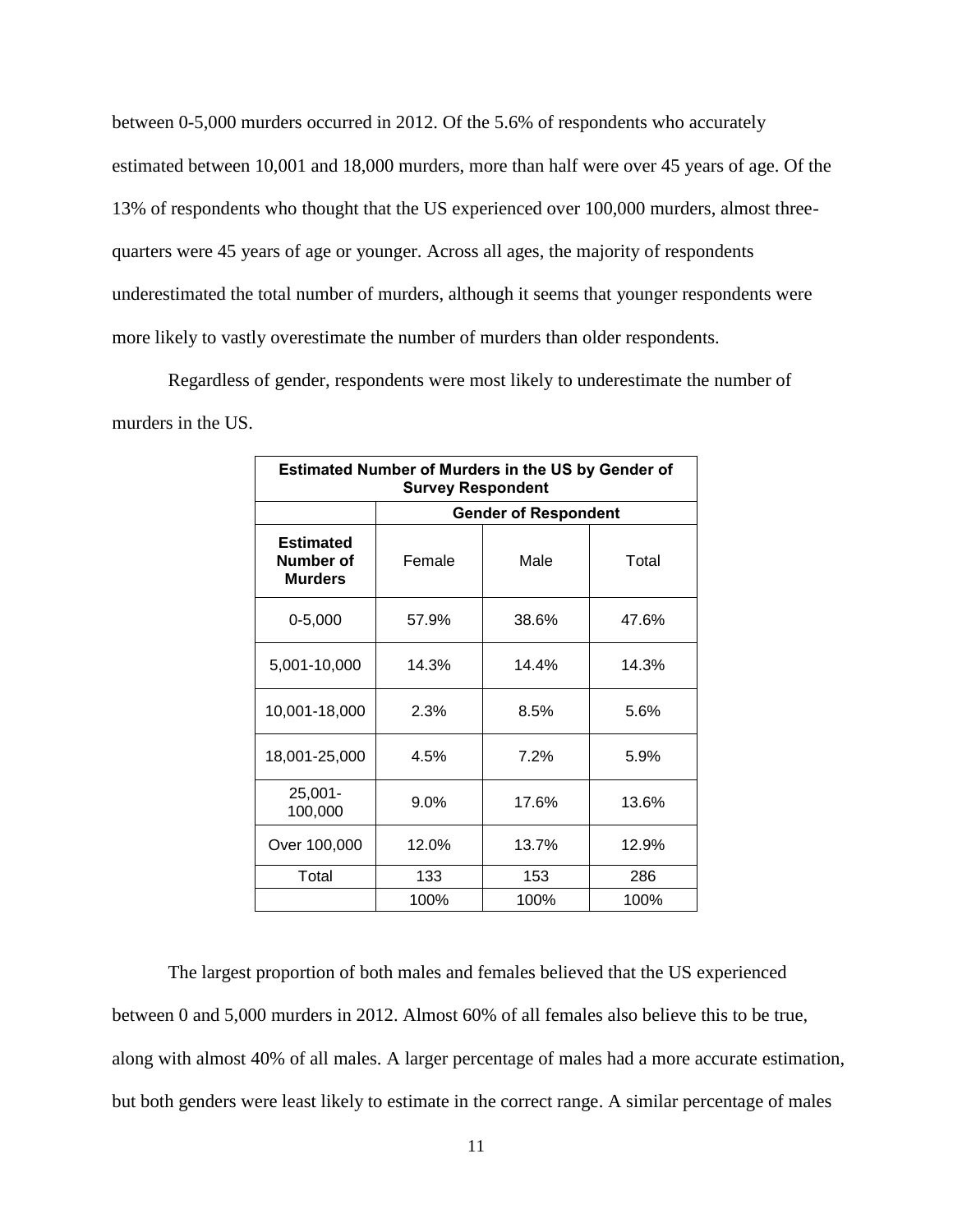and females believed that there were over 100,000 murders in the US. Overall, the largest percentage of females underestimated murders in the US, while males' estimates were more equally distributed across low and high estimates.



**Rochester**

l

In 2012, Rochester experienced a total of 36 murders (Division of Criminal Justice Statistics Office of Research and Performance, 2013). Using all of the surveys which provided a response, the mean estimate of murders in Rochester for 2012 was 5,978. Participants' responses ranged from 3 to 1.5 million. After eliminating outliers, the mean estimate became 60 murders, and the median was 50.

<sup>&</sup>lt;sup>4</sup> (Division of Criminal Justice Statistics Office of Research and Performance, 2013)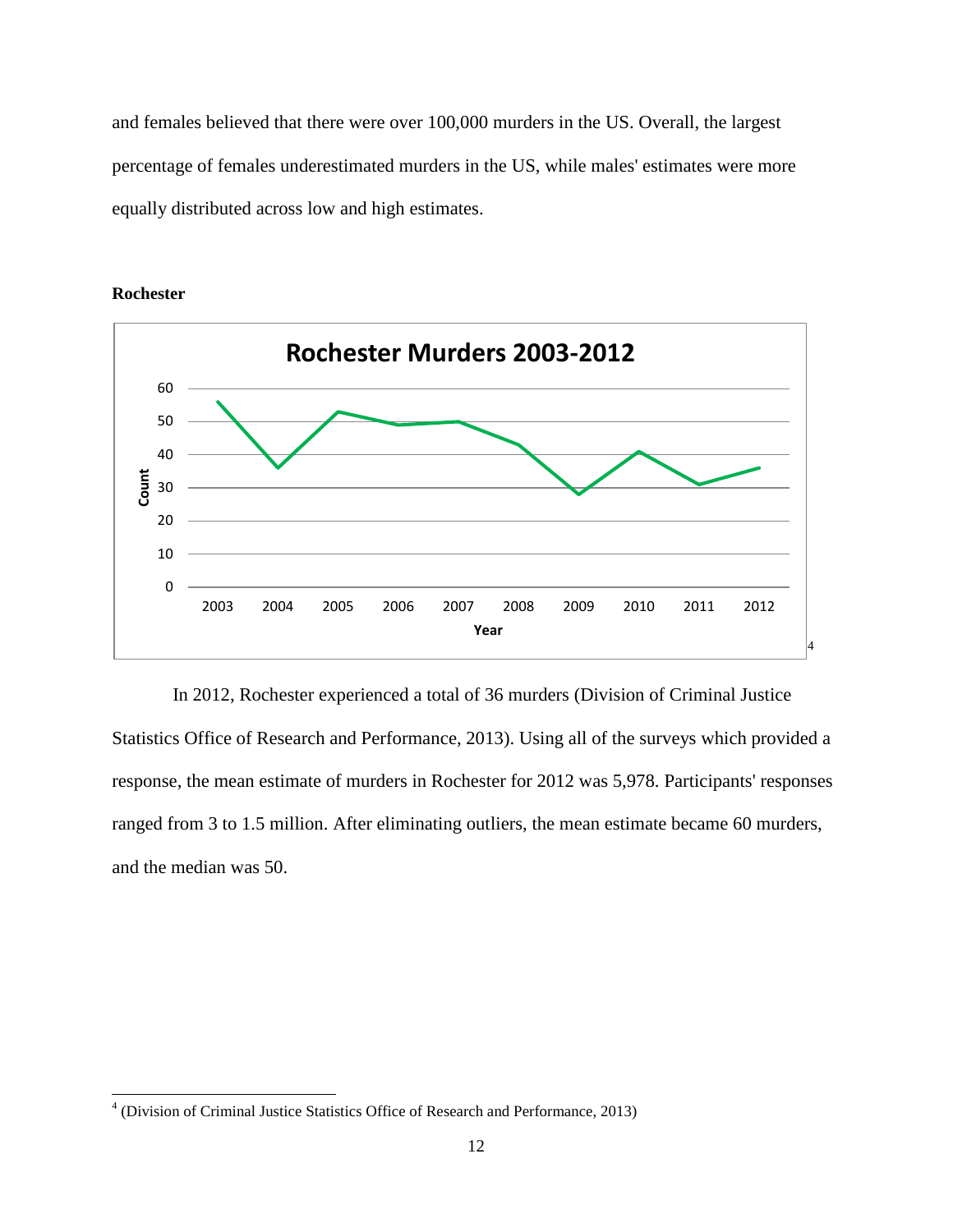

In 2012, Rochester had a murder rate of 17.1 per 100,000 people. Using the estimated mean of 60 murders for 2012, Rochester would have had a murder rate of 28.5 murders per 100,000 people. When using the median of estimates, Rochester's murder rate would have been 23.7 per 100,000. For comparison, in 2012, Oakland's murder rate was 33.1 per 100,000, Tijuana, Mexico had a murder rate of 28.0, and Philadelphia had a murder rate of 21.5 (Galik, 2013; Leigh; Davis, 2013; Blumgart, 2013; United States Census Bureau, 2013). Camden, New Jersey had one of the nation's the highest murder rates at 86.7 per 100,000 people (Queally, 2013; United States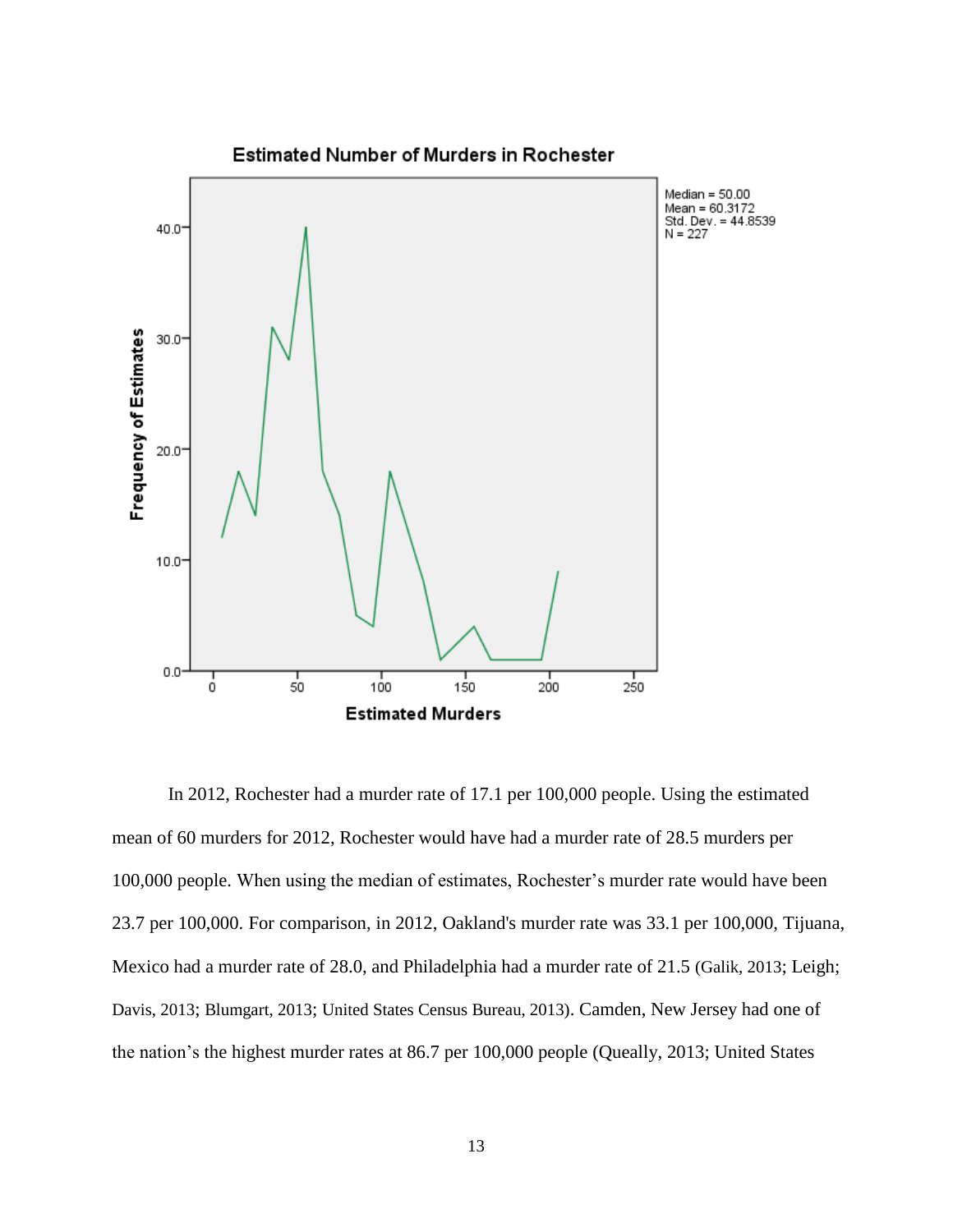Census Bureau, 2013). Respondents drastically overestimated the number of murders that they

believe occurred in Rochester.

#### **Demographic Characteristics and Rochester Murder Estimates**

Age and gender seemed to play a role in respondents' estimates of murder in Rochester.

|                                                 | <b>Estimated Number of Murders in Rochester by Age of Survey Respondent</b> |       |                            |       |                    |       |  |  |
|-------------------------------------------------|-----------------------------------------------------------------------------|-------|----------------------------|-------|--------------------|-------|--|--|
|                                                 |                                                                             |       | Age of Respondent in Years |       |                    |       |  |  |
| <b>Estimated</b><br>Number of<br><b>Murders</b> | Under 16                                                                    | 16-30 | $31 - 45$                  | 46-60 | Over <sub>60</sub> | Total |  |  |
| $0 - 25$                                        | 19.0%                                                                       | 16.8% | 8.3%                       | 15.0% | 13.2%              | 14.9% |  |  |
| 26-50                                           | 28.6%                                                                       | 18.6% | 47.2%                      | 32.5% | 28.9%              | 28.1% |  |  |
| 51-75                                           | 4.8%                                                                        | 12.4% | 11.1%                      | 25.0% | 26.3%              | 17.0% |  |  |
| 76-100                                          | 4.8%                                                                        | 5.3%  | 11.1%                      | 10.0% | 15.8%              | 8.7%  |  |  |
| Over 100                                        | 42.9%                                                                       | 46.9% | 22.2%                      | 17.5% | 15.8%              | 31.3% |  |  |
| Total                                           | 21                                                                          | 113   | 36                         | 80    | 38                 | 288   |  |  |
|                                                 | 100%                                                                        | 100%  | 100%                       | 100%  | 100%               | 100%  |  |  |

Regardless of age, the largest proportion of respondents' thought that Rochester had over 100 murders. However, the second largest percentage of respondents did estimate closely to the actual number of murders. Respondents aged 30 years and younger were most likely to estimate that over 100 murders occurred in Rochester. Those respondents over the age of 30 were most likely to estimate quite closely to the correct number of murders. In this case it seems as though age may be a factor which affects perceptions of murder in Rochester.

The estimates of both genders seem to be similar.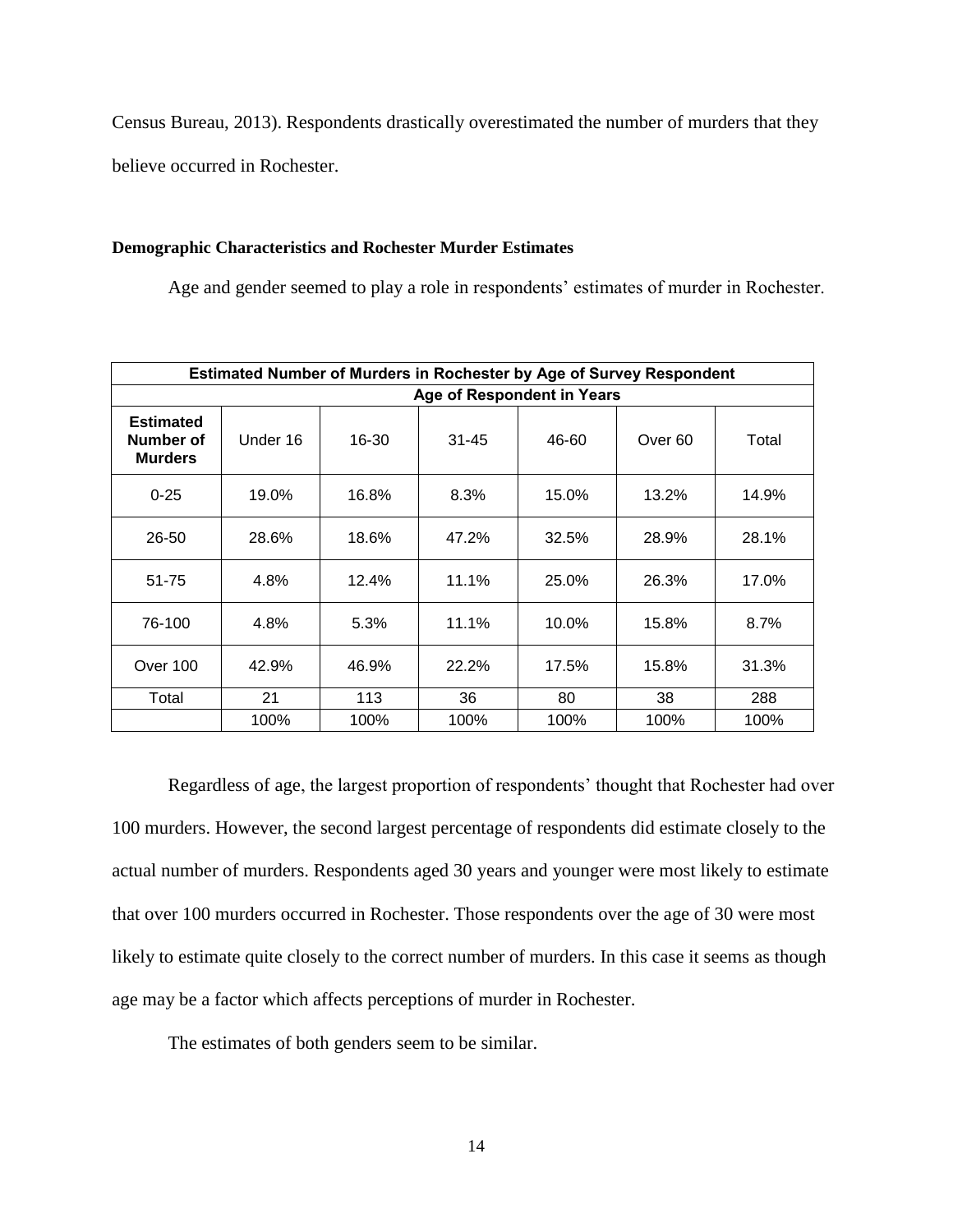| <b>Estimated Number of Murders in Rochester by</b><br><b>Gender of Survey Respondent</b> |        |                             |       |  |  |  |  |
|------------------------------------------------------------------------------------------|--------|-----------------------------|-------|--|--|--|--|
|                                                                                          |        | <b>Gender of Respondent</b> |       |  |  |  |  |
| <b>Estimated</b><br>Number of<br><b>Murders</b>                                          | Female | Male                        | Total |  |  |  |  |
| $0 - 25$                                                                                 | 14.9%  | 15.5%                       | 15.2% |  |  |  |  |
| 26-50                                                                                    | 32.8%  | 23.9%                       | 28.0% |  |  |  |  |
| 51-75                                                                                    | 11.9%  | 21.3%                       | 17.0% |  |  |  |  |
| 76-100                                                                                   | 8.2%   | 9.0%                        | 8.7%  |  |  |  |  |
| Over 100                                                                                 | 32.1%  | 30.3%                       | 31.1% |  |  |  |  |
| Total                                                                                    | 134    | 155                         | 289   |  |  |  |  |
|                                                                                          | 100%   | 100%                        | 100%  |  |  |  |  |

Almost one third of females and almost a quarter of males estimated closely to the number of murders in Rochester. For both males and females almost a third of respondents believed that Rochester experienced over 100 murders for the year. It is interesting that the most frequent estimates for each gender are the most accurate and the least accurate.

#### **Rochester Residents' Estimates of Rochester Murders**

Many Rochester residents reported a high estimate of the number of murders that occurred in the city in 2012.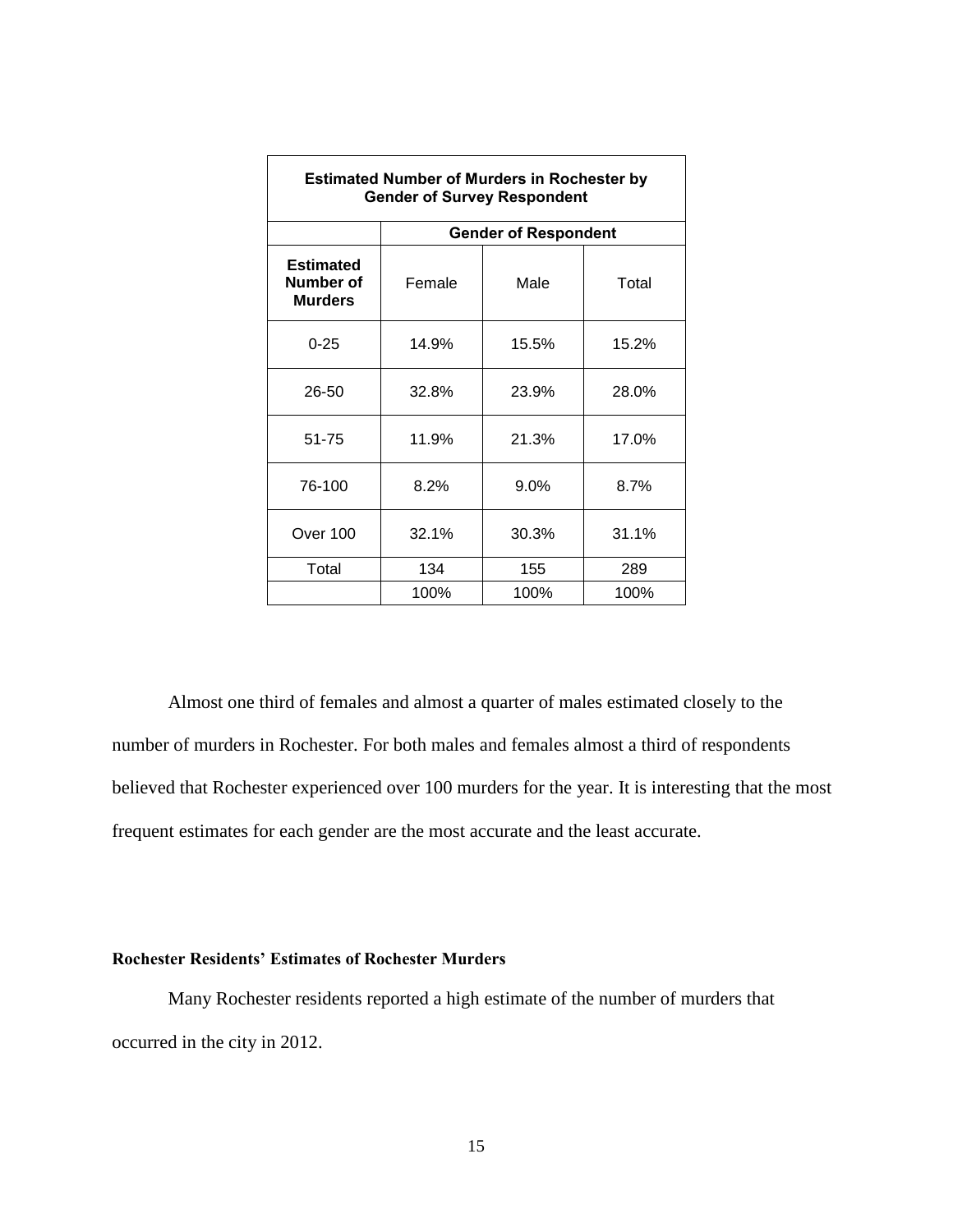| <b>Estimated Number of Murders in Rochester by Hometown of Respondent</b> |           |                                   |                                             |       |       |  |
|---------------------------------------------------------------------------|-----------|-----------------------------------|---------------------------------------------|-------|-------|--|
|                                                                           |           | <b>Hometown of Respondent</b>     |                                             |       |       |  |
| <b>Estimated</b><br>Number of<br><b>Murders</b>                           | Rochester | Areas<br>Surrounding<br>Rochester | Other<br><b>New</b><br>York<br><b>State</b> | Other | Total |  |
| $0 - 25$                                                                  | 12.0%     | 10.3%                             | 16.9%                                       | 27.1% | 15.0% |  |
| 26-50                                                                     | 32.0%     | 35.6%                             | 15.3%                                       | 18.8% | 27.6% |  |
| 51-75                                                                     | 15.0%     | 24.1%                             | 13.6%                                       | 10.4% | 16.7% |  |
| 76-100                                                                    | 5.0%      | $6.9\%$                           | 13.6%                                       | 12.5% | 8.5%  |  |
| Over 100                                                                  | 36.0%     | 23.0%                             | 40.7%                                       | 31.3% | 32.3% |  |
| Total                                                                     | 100       | 87                                | 59                                          | 48    | 294   |  |
|                                                                           | 100%      | 100%                              | 100%                                        | 100%  | 100%  |  |

Using categories defined above, 56% of Rochester residents overestimated the number of murders in Rochester by at least 25. Thirty-six percent of all Rochester residents thought that the city experienced over 100 murders. Those living in the areas surrounding Rochester were most likely to estimate the number of murders correctly. Many residents of New York outside of the Rochester area also believed that Rochester had over 100 murders, and overall only 27.6% of all respondents estimated close to the correct number of murders. The largest percentage of respondents (32.3%) guessed that Rochester experienced over 100 murders.

### **Ratios of Estimated Rochester Murders**

l

Based on respondents' mean estimates of murders, many participants seemed to have a skewed sense of the ratio between Rochester and US murders. Murders in Rochester were overestimated, while murders in the US were more often underestimated.

|                           |           |            | Ratio of Rochester |
|---------------------------|-----------|------------|--------------------|
|                           |           |            | Murders: US        |
|                           | Rochester | US         | <b>Murders</b>     |
| Mean of Estimated Murders | 60        | 6,907      | 1:115              |
| <b>Actual Murders</b>     | 36        | $14,612^5$ | 1:405.9            |

 $5$  2011 US murder total (Federal Bureau of Investigations, 2012)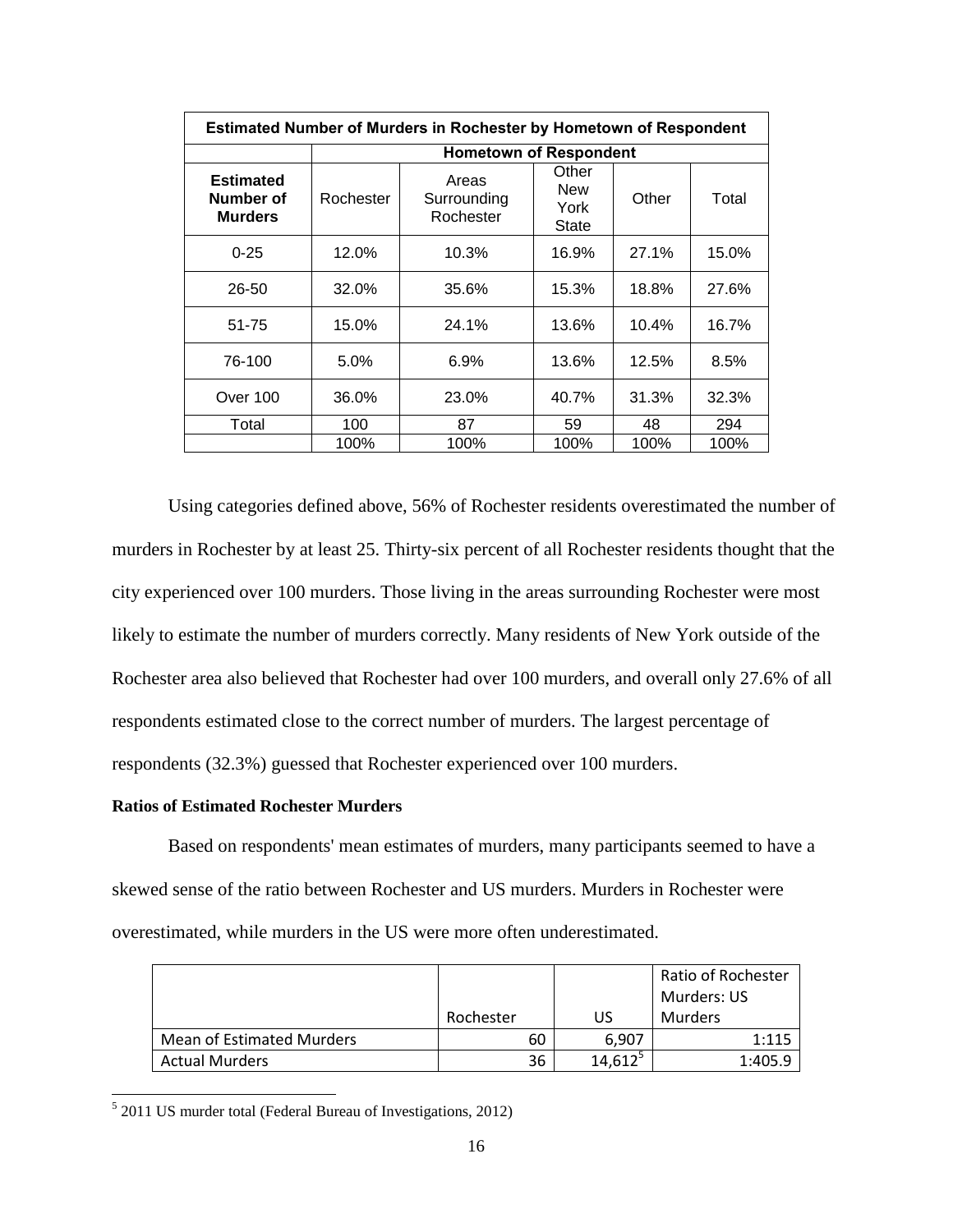Using the respondents' mean estimates of both US and Rochester murders which exclude extreme outliers, respondents believed that for every 115 murders which happened in the US, 1 would occur in Rochester. When utilizing the actual totals, for every murder in Rochester, 405.9 murders occur in the US. Respondents seemed to believe that Rochester accounted for a large proportion of all US murders, or .9% of all murders in the US. Rochester actually accounts for .25% of all murders in the US. Respondents thought that Rochester accounted for almost four times the amount of murders in the US than it actually does. New York City's 414 murders in 2012 accounted for less than 3% of all murders in the US. New York City had over eleven times as many murders as Rochester and accounted for fewer than 3% of all US murders. Similarly, Chicago's 506 murders made up 3.5% of the US murder total. Chicago had fourteen times the number of murders as Rochester. Together New York City and Chicago's 920 murders account for less than 6.5% of all US murders, while respondents believed that Rochester's 36 murders made up almost 1% of the US total.

#### **Correlation Between Rochester and US Murder Estimates**

After observing the many overestimates and underestimates given by respondents for both Rochester and US murder estimates, we became interested in examining whether a strong correlation existed between these two responses. Did those who tended to overestimate Rochester murders also overestimate US murders?

There was a correlation of .13 between those who ranked one variable high and the other variable low. This means that there is almost no relationship between how respondents estimated murders in the US compared to estimates of murder in Rochester. Correlation ranges from -1.00 to 1.00, with -1.00 being a perfect negative correlation, 1.00 being a perfect positive correlation,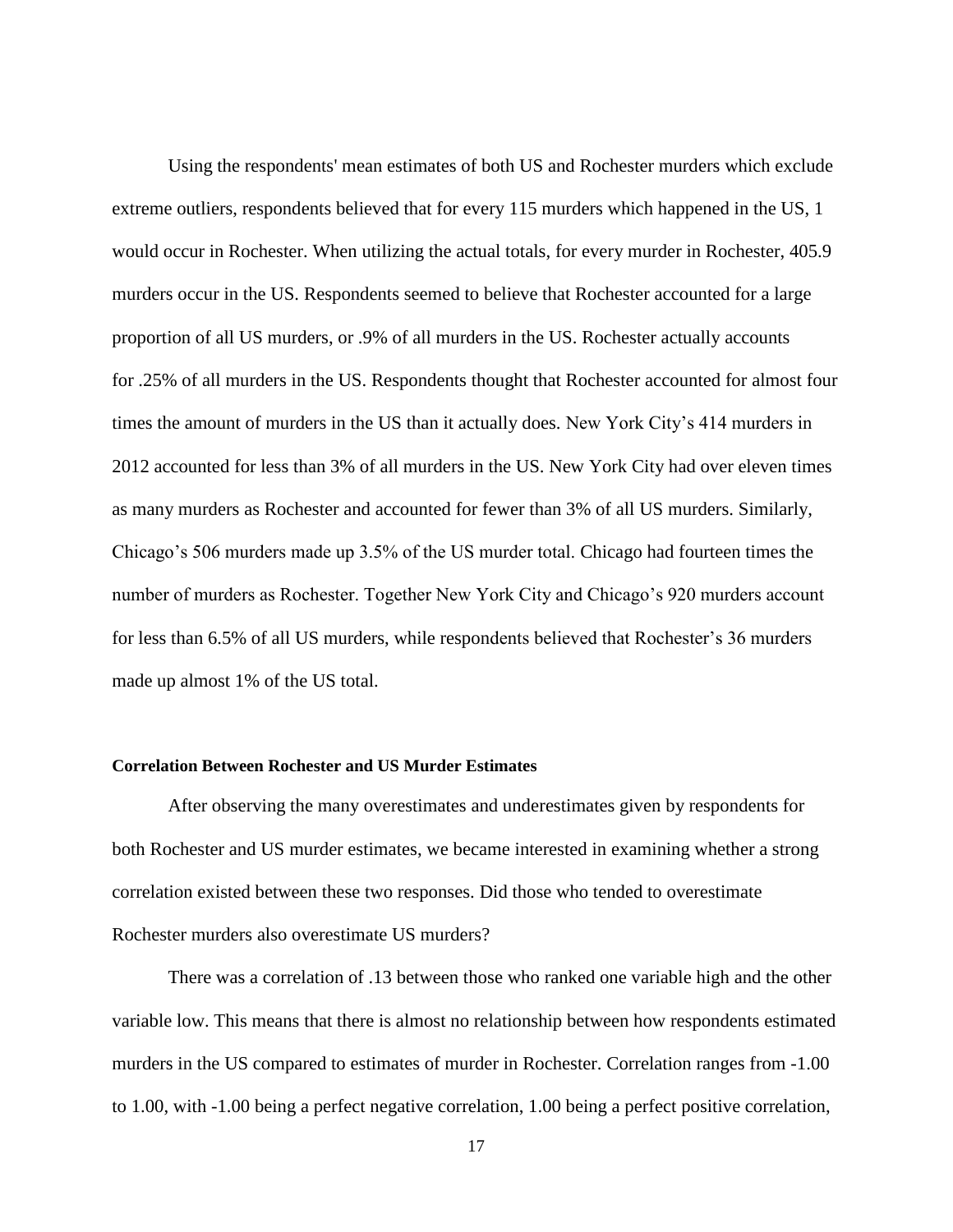and 0 meaning there is no relationship between the two variables. Many respondents both underestimated US murders and overestimated Rochester murders. Similarly, the reverse situation was also common enough as to limit any correlation between the two response sets.

#### **City Comparisons**

l

In this section of the paper we examine respondents' rankings of cities from lowest to highest in their rate of murders. These analyses showed substantial differences from the raw number estimates discussed above.

In 2012, Rochester had an estimated population of 210,855 (United States Census Bureau, 2013). The city experienced 36 murders, giving it a murder rate of 17.1 per 100,000 people.



It is hard to understand exactly what this means without comparison. This table presents the actual rankings and murder rates of the selected cities. The respondents were given four of these cities to rank in addition to Rochester.

<sup>&</sup>lt;sup>6</sup> (Division of Criminal Justice Statistics Office of Research and Performance, 2013)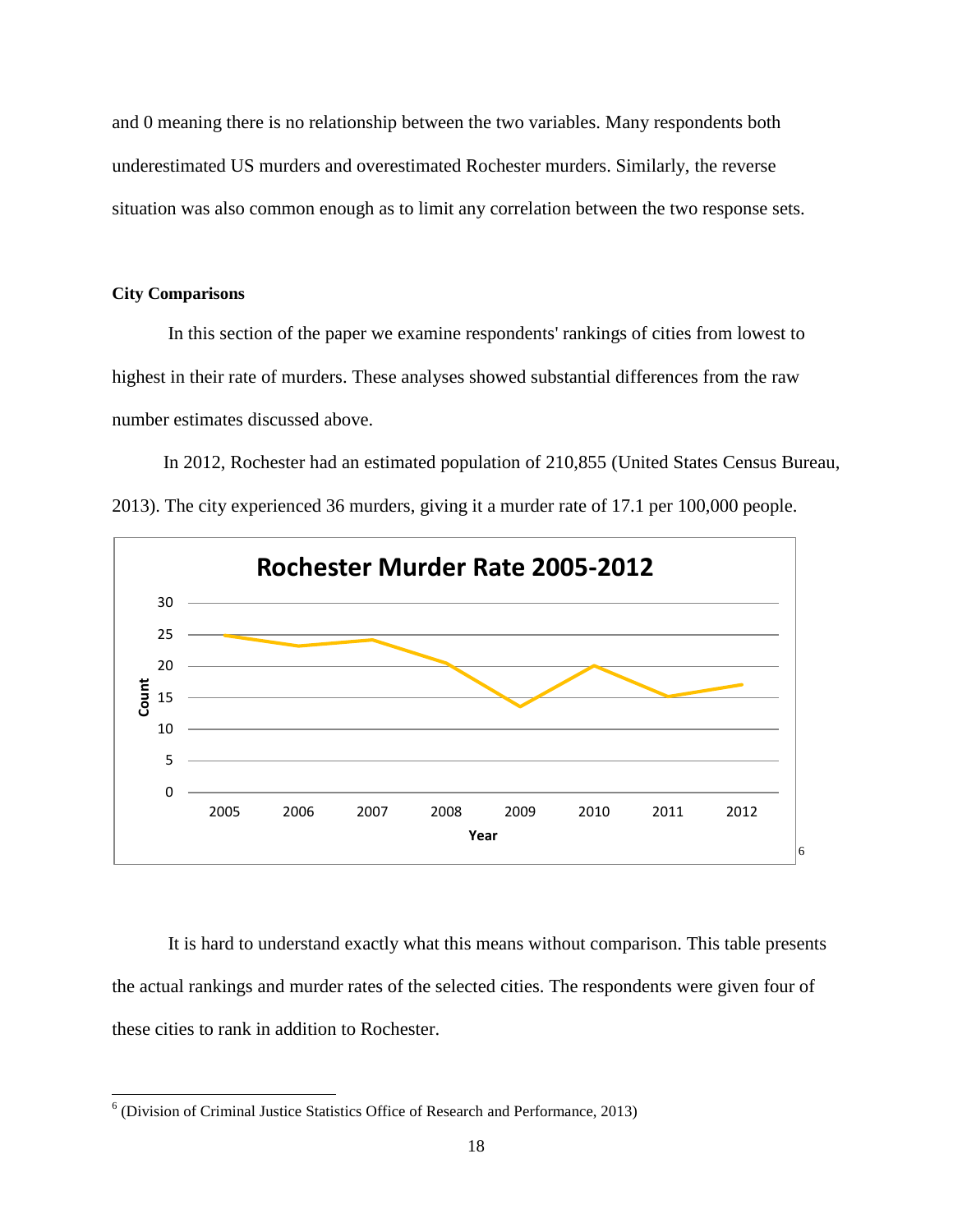

The table below represents the ranking of cities as determined by survey participants. Rochester appeared on all surveys, and we were able to use the data from 291 surveys. The remaining cities were ranked by varying numbers of respondents.<sup>1</sup> In order to calculate this ranking, we took the mean of all ranks that each city was given.

| <b>Actual Rankings</b> | City                | <b>Respondents' Rankings</b> |
|------------------------|---------------------|------------------------------|
|                        | Tokyo, Japan        |                              |
|                        | Toronto, Canada     |                              |
| 3                      | New York City, NY   |                              |
| 4                      | Los Angeles, CA     |                              |
| 5                      | Mexico City, Mexico | 10                           |
| 6                      | Houston, TX         |                              |
|                        | Rochester, NY       |                              |
| 8                      | Chicago, IL         |                              |
| 9                      | Baltimore, MD       |                              |
|                        | Detroit, MI         |                              |

According to respondents, Rochester is tied with Tokyo as the city with the lowest murder rate.

Respondents seemed to have more of an accurate perception of murder in cities such as Tokyo,

l

 $7$  (McClelland, 2012), (Pagliaro, 2012), (Pagliaro, 2012), (Kelleher & Allen, 2012), (Knowles, 2013), (McClelland, 2012), (Turner, 2012), (Division of Criminal Justice Statistics Office of Research and Performance, 2013), (Galik, 2013), (United States Census Bureau, 2013)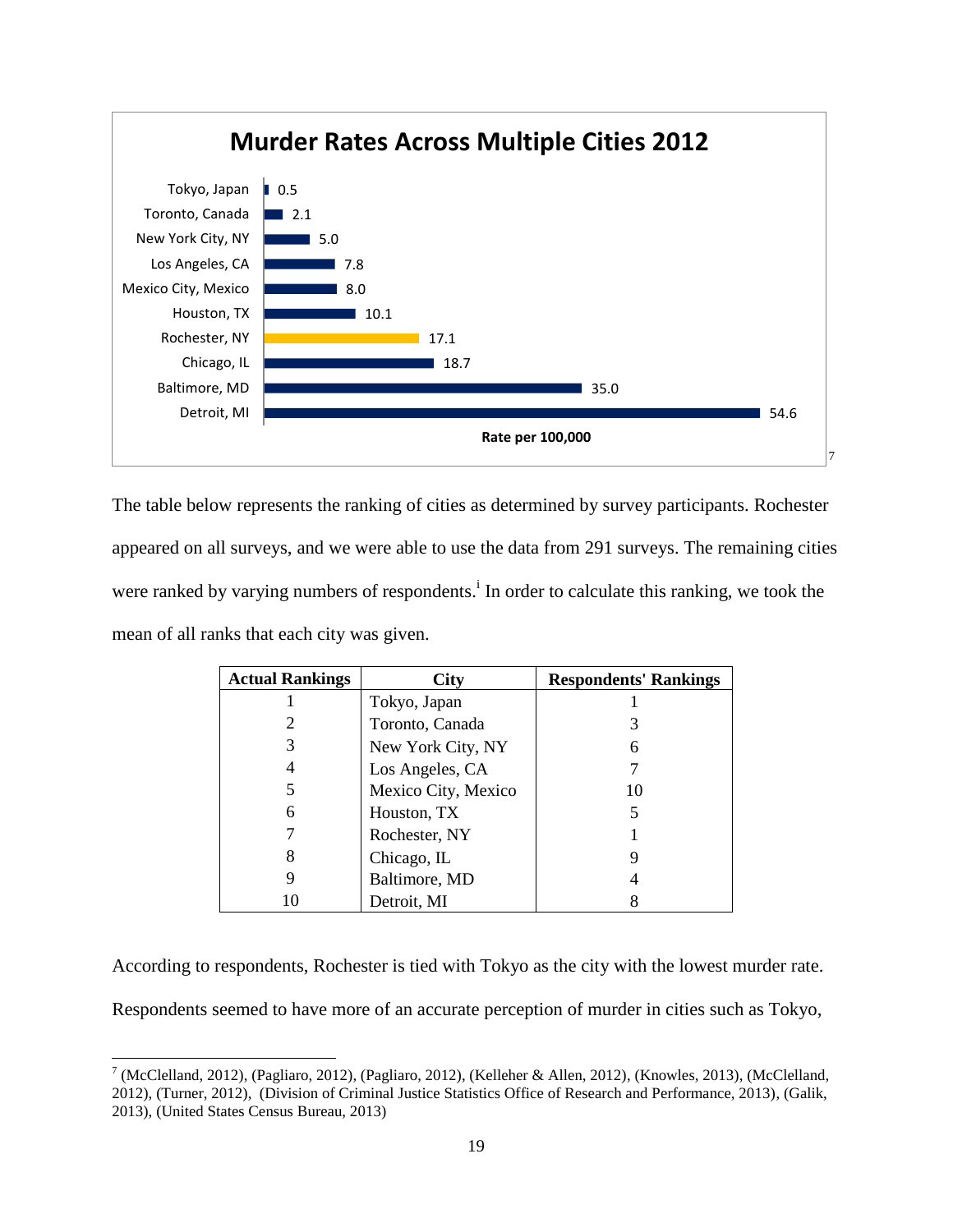Toronto, Houston, Detroit, and Chicago. However, Rochester and Baltimore were both underestimated, while Los Angeles, Mexico City, and New York City were all overestimated in terms of murder rate.



By using the mode to compare the respondent's rankings, Rochester is again ranked as one of the lowest cities. It was most often ranked as the second lowest by those who participated in the survey. Again, respondents place New York City, Mexico City, and Los Angeles in a much higher position than their actual rank.

#### **Hometown and Rochester Murders**

We were interested in examining how Rochester residents perceived murder in their own community. In order to do this, we examined the rank that each city was given based on the respondents' residence. Rochester residents accounted for the largest proportion of respondents at 33.6%. Those who live in the areas surrounding Rochester accounted for 29.8%, those residing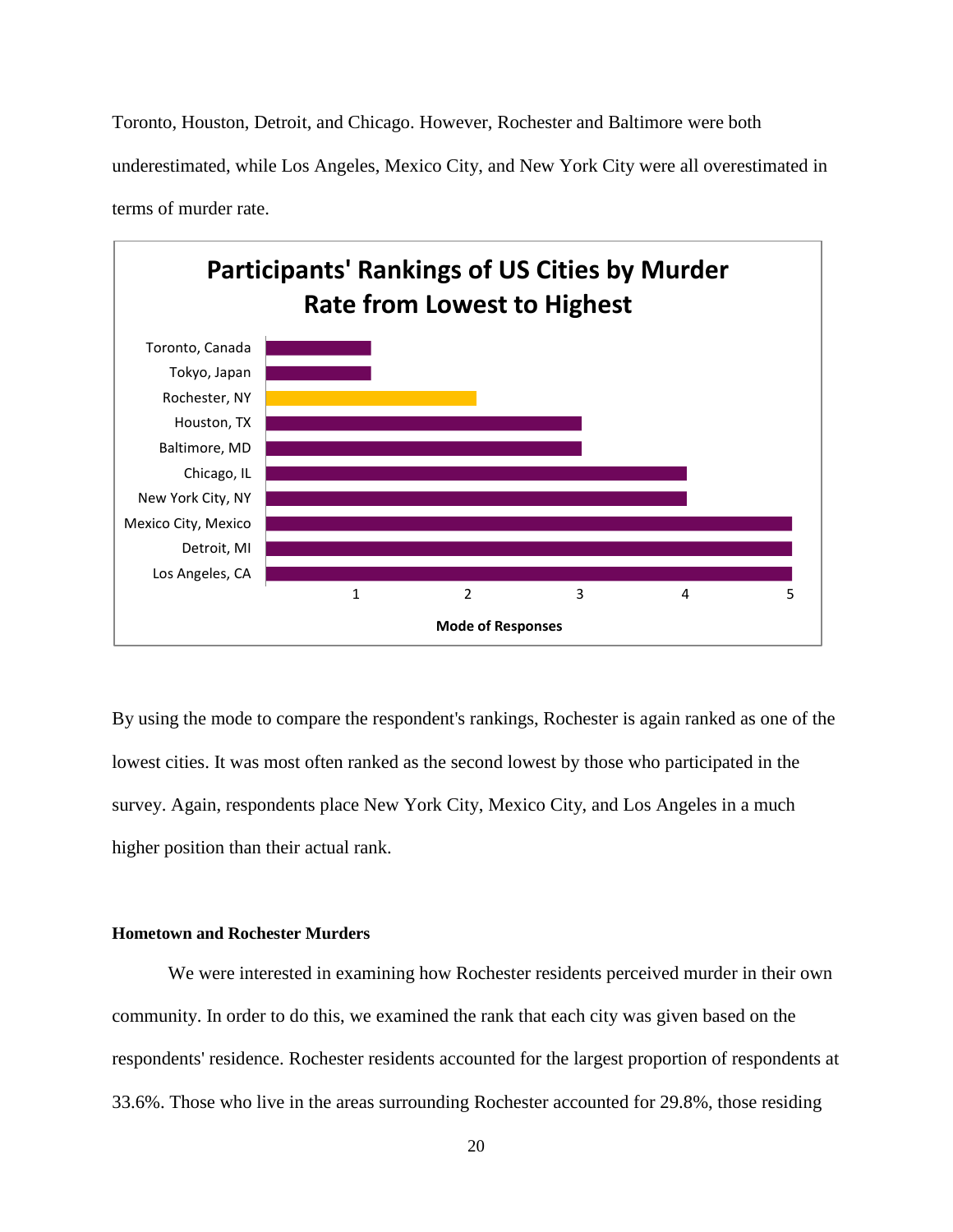| Rochester Ranking by Hometown of Respondent |           |                                   |                                       |       |       |  |  |
|---------------------------------------------|-----------|-----------------------------------|---------------------------------------|-------|-------|--|--|
|                                             |           |                                   | <b>Hometown of Respondent</b>         |       |       |  |  |
| <b>Rochester</b><br>Rank                    | Rochester | Areas<br>Surrounding<br>Rochester | <b>Other New</b><br><b>York State</b> | Other | Total |  |  |
| 1                                           | 25.8%     | 14.0%                             | 28.8%                                 | 19.1% | 21.8% |  |  |
| $\overline{2}$                              | 21.6%     | 27.9%                             | 32.2%                                 | 31.9% | 27.3% |  |  |
| 3                                           | 24.7%     | 27.9%                             | 18.6%                                 | 8.5%  | 21.8% |  |  |
| 4                                           | 16.5%     | 16.3%                             | 11.9%                                 | 23.4% | 16.6% |  |  |
| 5                                           | 11.3%     | 14.0%                             | 8.5%                                  | 17.0% | 12.5% |  |  |
| Total                                       | 97        | 86                                | 59                                    | 47    | 289   |  |  |
|                                             | 100%      | 100%                              | 100%                                  | 100%  | 100%  |  |  |

in the remainder of New York State made up 20.4%, and all others represented 16.3% of all respondents.

This table shows that almost half of all participants believed that Rochester had one of the two lowest murder rates of the cities that they ranked, and almost 75% of Rochester residents ranked the city as having one of the three lowest murder rates. Just over a quarter of those who ranked Rochester in the number one position were residents of the city, and well over a quarter of those who ranked Rochester as having the lowest murder rate were from elsewhere in the state. Of those who ranked Rochester as second lowest in terms of murder rate, most lived outside of the Rochester area. Fewer respondents thought that Rochester had one of the highest murder rates. Fewer than 30% of all respondents thought that Rochester had one of the two highest murder rates. Very few participants from New York outside of the Rochester area ranked Rochester in the two highest positions. The group which had the largest percentage of its participants rank Rochester as having one of the two highest murder rates did not even reside in New York. Rochester has the seventh highest murder rate out of the selected ten cities. If a respondent happened to receive a survey containing the cities which have the five highest murder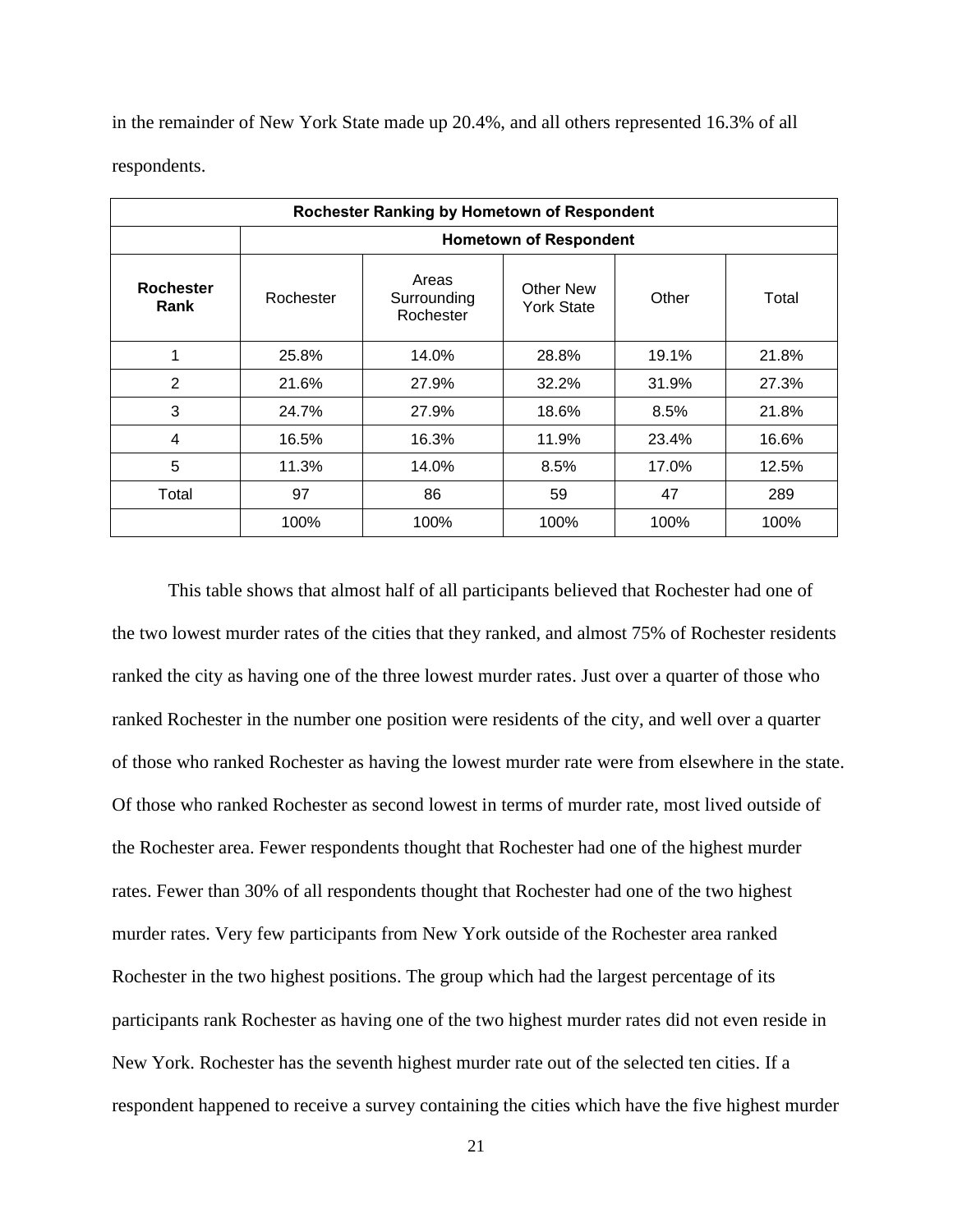rates, the lowest position Rochester could have would be two. Due to the randomization of the surveys, it is unlikely that this situation could have occurred more than a few times at most. It also happens that the three cities with murder rates higher than Rochester (Chicago, Baltimore, and Detroit), were the three cities which appeared the least amount of times throughout all of the surveys. In most surveys, Rochester probably should be ranked in the fourth, fifth, and even the third position.

It seems as though Rochester residents' responses were distributed mostly towards the lowest three rankings. When examining the responses of those who live in the areas surrounding Rochester, the responses peak towards the middle of the rankings, and fewer respondents ranked Rochester as the lowest or the highest. Those who were from the rest of New York State mostly ranked Rochester lower. Finally, those from outside of New York generally placed Rochester as the second lowest or second highest in terms of murder rate.

#### **Correlation Between Demographic Characteristics and Rankings**

We were interested in seeing if there were differences in accuracy of city rankings based on variables such as gender and age. In order to see if demographic characteristics affected how people ranked cities, we used rank order correlation (Spearman's rho). This correlation allows you to use rank to determine if there is a correlation between variables. Rho correlation also ranges from -1.00 to 1.00, where -1.00 is a perfect negative relationship, 1.00 is a perfect positive relationship, and 0 represents no relationship.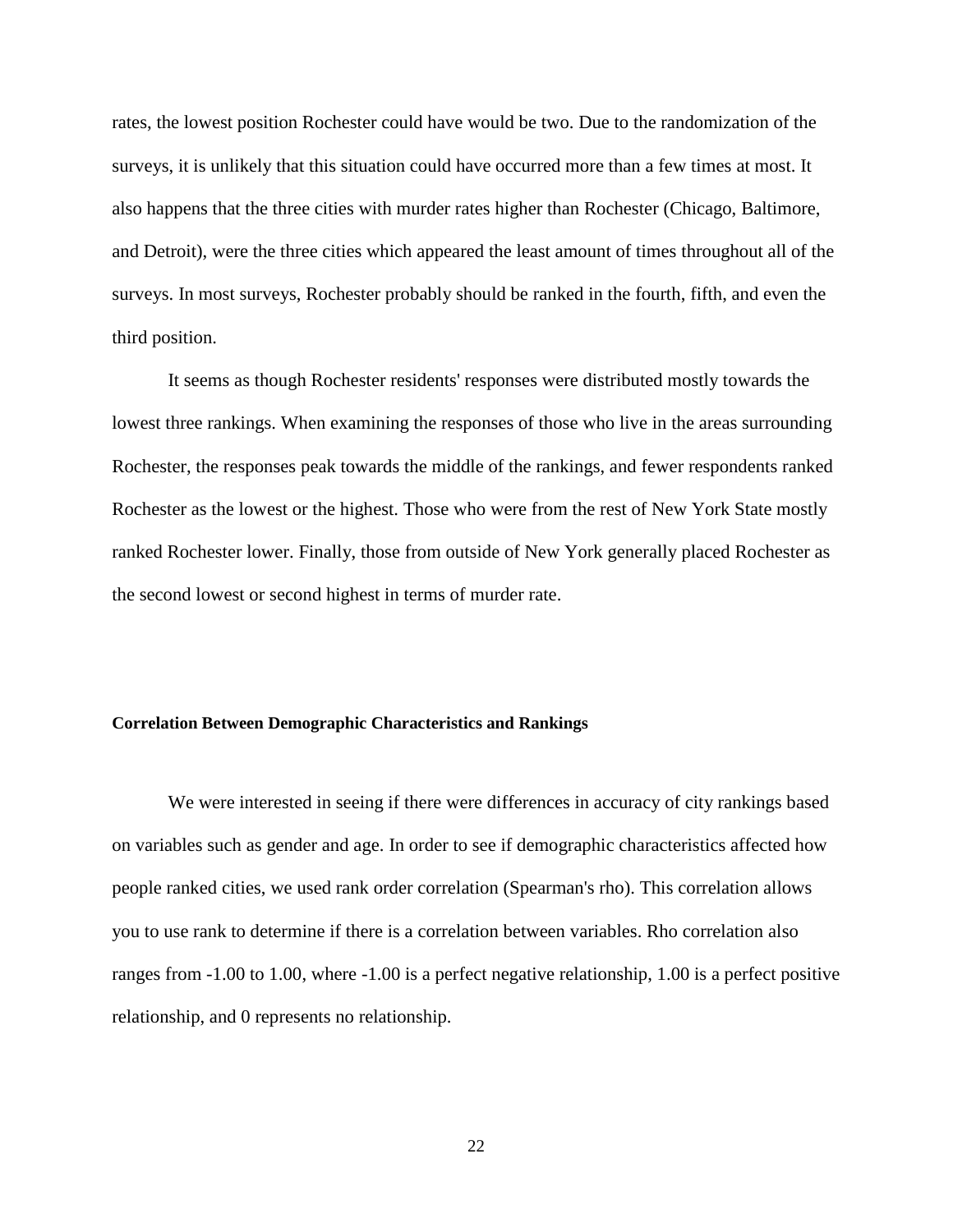|                | Rankings and Rank Order Correlations of Respondent Groups Compared with Actual Rankings |                |                |                   |                |                |                                   |                    |                |
|----------------|-----------------------------------------------------------------------------------------|----------------|----------------|-------------------|----------------|----------------|-----------------------------------|--------------------|----------------|
|                |                                                                                         |                |                |                   |                |                |                                   |                    |                |
|                |                                                                                         | Ranks<br>by    |                |                   |                | Residency      |                                   |                    |                |
| Actual<br>Rank | City                                                                                    | Males          | Females        | 45 and<br>Younger | Over<br>45     | Rochester      | Areas<br>Surrounding<br>Rochester | Other<br><b>NY</b> | Other          |
| $\mathbf{1}$   | Tokyo, Japan                                                                            | 1              | 6              | 5                 | 1              | 2              | 2                                 | $\overline{2}$     | 1              |
| $\overline{2}$ | Toronto, Canada                                                                         | $\overline{2}$ | 3              | 2                 | $\overline{2}$ | 3              | $\mathbf{1}$                      | 5                  | $\overline{2}$ |
| 3              | New York City,<br><b>NY</b>                                                             | 6              | $\overline{4}$ | 7                 | $\overline{4}$ | 7              | 3                                 | 8                  | 3              |
| $\overline{4}$ | Los Angeles, CA                                                                         | 5              | 10             | 6                 | 10             | 5              | 10                                | $\overline{4}$     | 10             |
| 5              | Mexico City,<br>Mexico                                                                  | 10             | 5              | 10                | 7              | 10             | 9                                 | 9                  | 7              |
| 6              | Houston, TX                                                                             | $\overline{4}$ | 9              | $\mathcal{E}$     | 6              | 6              | 5                                 | 3                  | 5              |
| 7              | Rochester, NY                                                                           | 3              | 1              | 1                 | 3              | 1              | $\overline{4}$                    |                    | 4              |
| 8              | Chicago, IL                                                                             | 9              | 8              | 8                 | 9              | 9              | 7                                 | 10                 | 8              |
| 9              | Baltimore, MD                                                                           | 7              | 2              | $\overline{4}$    | 5              | $\overline{4}$ | 6                                 | 6                  | 6              |
| 10             | Detroit, MI                                                                             | 8              | 7              | 9                 | 8              | 8              | 8                                 | 7                  | 9              |
|                | rho                                                                                     | 0.65           | $-0.04$        | 0.20              | 0.53           | 0.33           | 0.53                              | 0.28               | 0.64           |

Males were the group which was most accurate in ranking the cities. A correlation of .65 is considered to be a strong correlation. Females ranked the cities least accurately; a correlation of -.04 is very weak. Older respondents, those over 45 years of age, were also much more accurate than younger respondents who were aged 45 and younger. The older respondents' correlation of .53 is considered to be strong while the younger respondents' correlation of .20 is weak. Based on residency, those who did not live in New York were most accurate in ranking the cities. The correlations of those who live outside of New York and those who live in the areas surrounding Rochester are strong. The relationships of .33 and .28, Rochester and others in New York respectively, are considered to be moderate. It seems as though there is some relationship between accuracy in ranking and different demographic characteristics.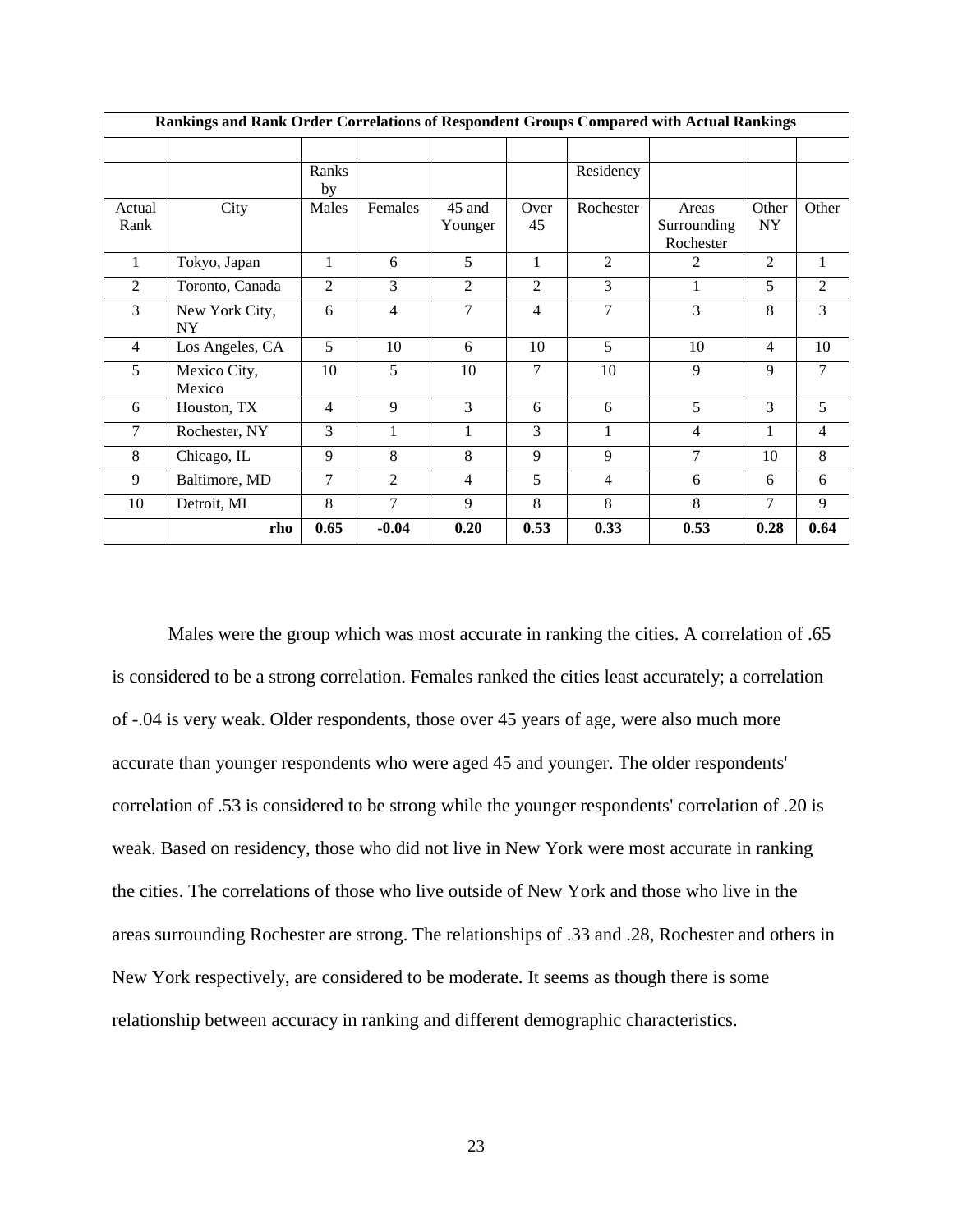#### Potential Limitations

By phrasing the question "What town or city do you live in?" it is possible that students or other respondents in a similar situation reported the city in which their school is located instead of their hometown as we intended to capture. If this is the case, many of the RIT or other local college students may have reported Rochester as their city of residence, but they actually live elsewhere. Similarly, those who live in the suburbs or other areas surrounding Rochester may have identified Rochester as their hometown. This may have some impact on our section examining how Rochester residents view the city's murders.

We also encountered situations in which the respondents confused the ranking system. We asked that 1 be the lowest chance of being murdered and 5 being the highest. In a preliminary test it was discovered that many of the respondents reversed the order of the rankings. After this test, we did alter the survey as to emphasize the ranking directions. However, there is no way to determine if it was completed correctly, and we assumed that all surveys were ranked according to instructions. Considering that many cities such as Toronto, Tokyo, and Chicago were ranked relatively accurately, it becomes difficult to tell what, if any, impact that this may have had.

This survey was administered at a college event to display innovations in science and technology. Taking this into consideration, our respondents are made up of a population that is interested in such educational events and is not representative of the population in general. However, this may mean that their estimates may be more accurate than a general random sample of the entire city or the US.

24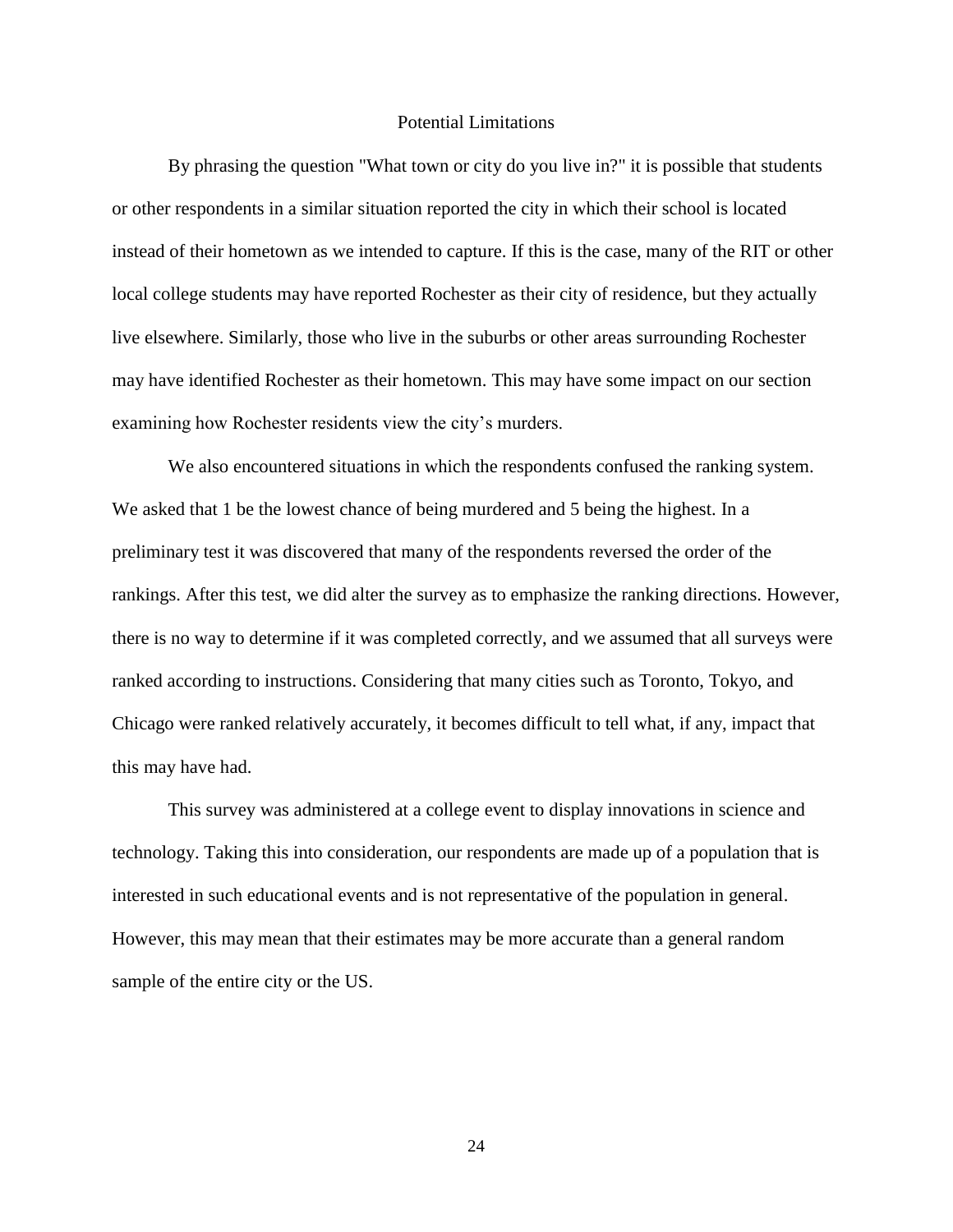#### Implications

It can be difficult to estimate serious crime levels. In our study, Rochester residents overestimated murder in their city. If this holds true in other places, it suggests that people have a strong tendency to overestimate murder close to where they live. Most respondents had a hard time estimating murder across the country. It seems as though in a large country like the US, national assessments are very difficult to make. Most interestingly, even though people see their own local numbers of murders as unrealistically high, they also view their city as favorable when compared to others.

It is clear that estimating serious crime is difficult, but the tendency to overestimate local crime while also seeing other cities as higher than your own is troubling. It is especially troubling given the implications for policy which could include supporting legislation and policy changes based on distorted and elevated view of crime risk. It would seem important that the political process include significant efforts to accurately inform the public about crime levels and risks. Likewise, it is possible that the distortions noted here are related to the extensive fictional portrayals of violence on television and in other media. This suggests the needs for news media to pay particular attention to accuracy in reporting and to developing approaches to better inform the public and to compensate for the many possible sources of distortion.

#### Conclusion

It is interesting to examine how respondents' perceptions of murder varied. Respondents tended to overestimate the number of murders in Rochester, but underestimate murder in the entire US. Respondents believed that Rochester contributed to a large percentage of overall murders in the US. Rochester was also most often ranked as the having second lowest murder rate, even though raw estimates of murder were high. This leads one to question whether

25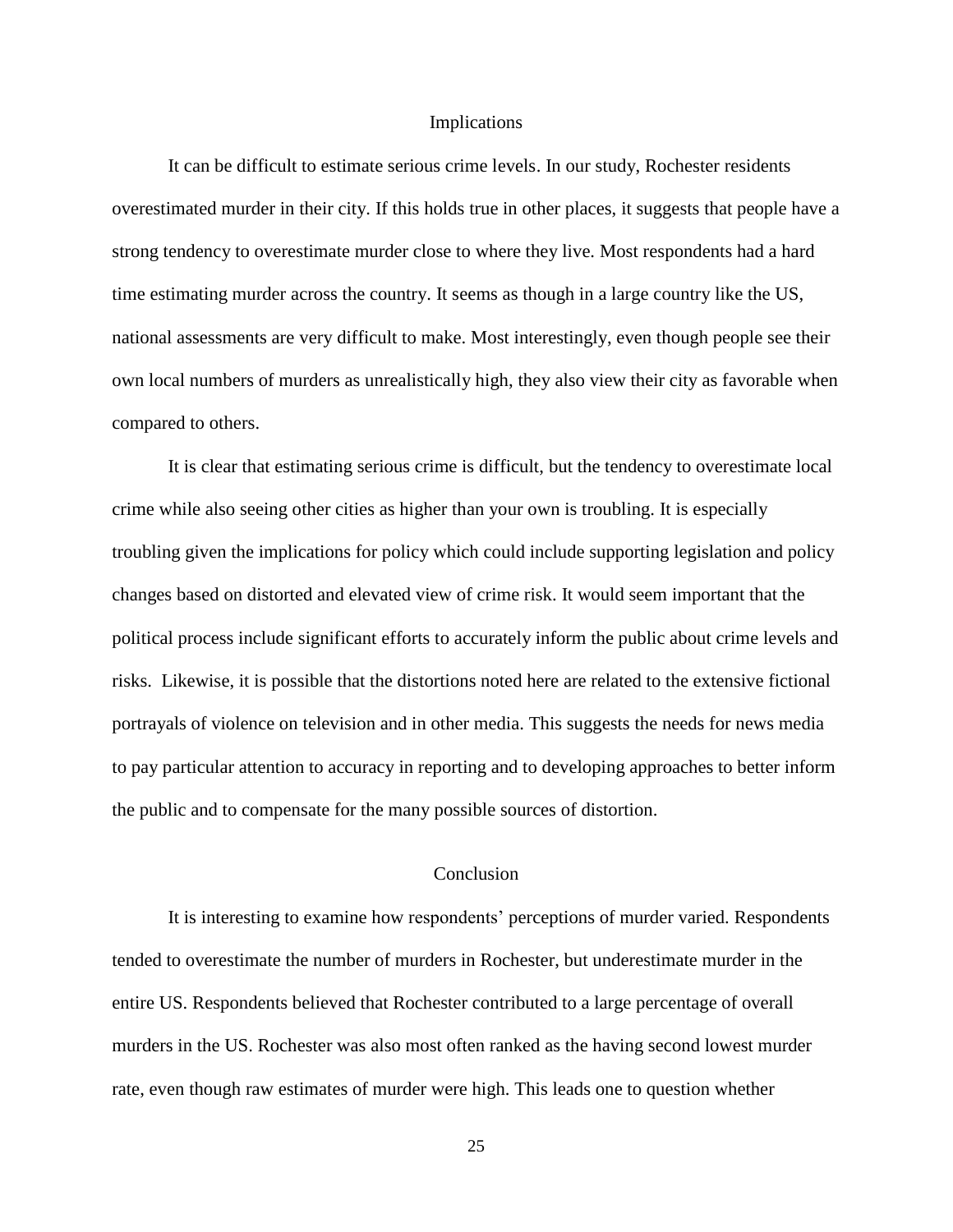respondents think that other cities around the US have many more murders than Rochester or if many participants confused the ranking instructions.

Rochester residents' perceptions of murder in the city were not very accurate. Rochester residents overestimated the number of murders in the city, yet they still ranked Rochester has having one of the lowest murder rates compared to other cities. Those people who should know the city best, actually did the worst when examining different aspects of murder in their city.

Whether respondents overestimated or underestimated, their perceptions of murder were still skewed from reality. The origin of this misunderstanding may come from a variety of sources. Regardless of what these happened to be, it is important that people are properly informed. It is arguably the responsibility of each citizen to have at least a basic understanding about crime in their country and their community. Only then can they use this information to challenge outlets of misinformation and hold law enforcement and political authorities accountable.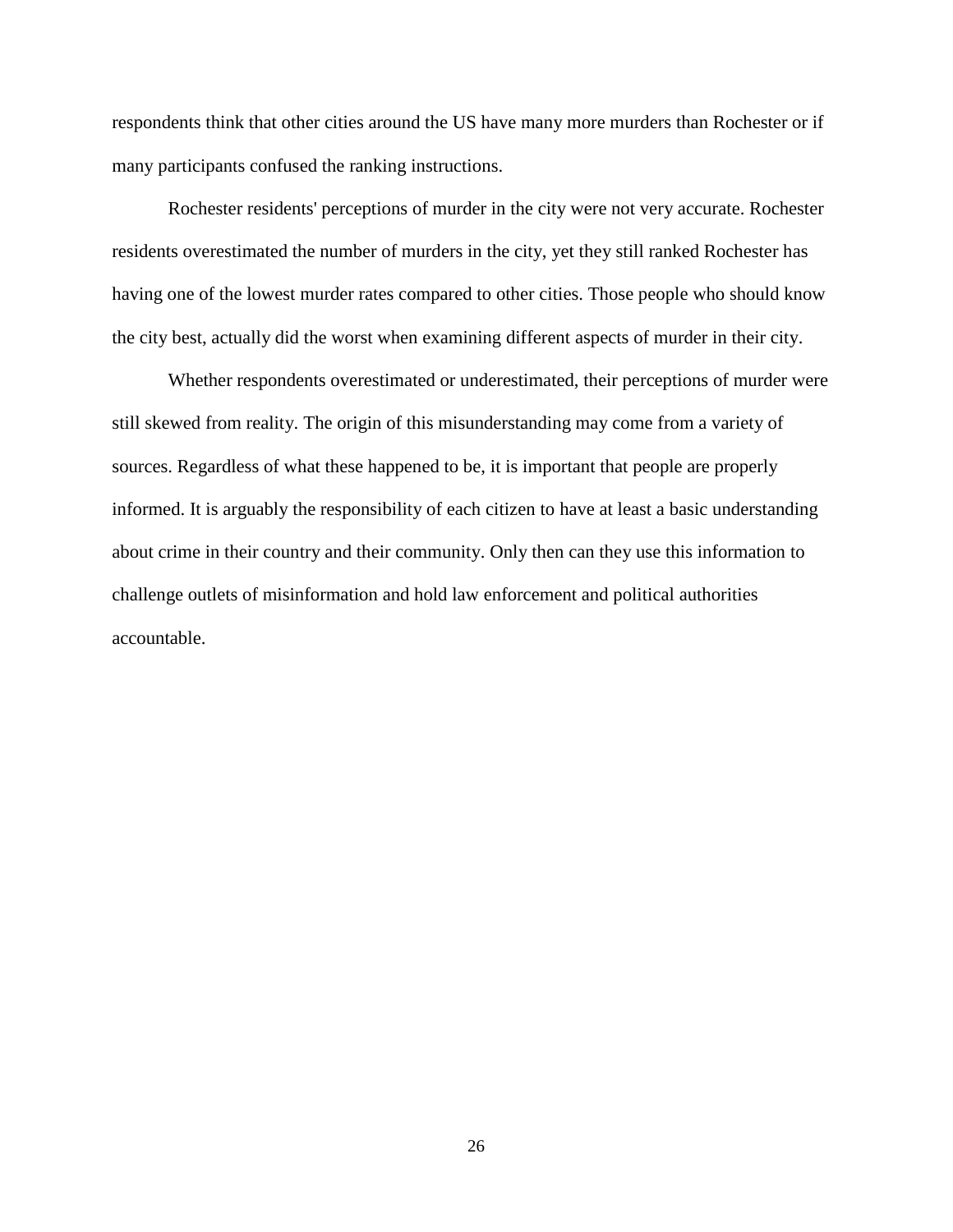#### References

- Blumgart, J. (2013, January 9). *Why Do Murder Rates Spike in Some Cities and Plummet In Others?* Retrieved from Next City: http://nextcity.org/daily/entry/why-murder-rate-spikein-some-cities-and-plummet-in-others
- Davis, K. (2013, January 13). *Murder Rises Second Year In A Row*. Retrieved from The San Diego Union-Tribune: http://www.utsandiego.com/news/2013/jan/13/tp-murder-risessecond-year-in-row/
- Division of Criminal Justice Statistics Office of Research and Performance. (2013). *Crime, Arrest and Firearm Activity Report.* January.
- Federal Bureau of Investigaions. (2011). *Murder*. Retrieved from Uniform Crime Reports: http://www.fbi.gov/about-us/cjis/ucr/crime-in-the-u.s/2011/crime-in-the-u.s.- 2011/violent-crime/murder
- Federal Bureau of Investigations. (2012). *Crime in the United States 2011*. Retrieved from FBI Uniform Crime Reports: http://www.fbi.gov/about-us/cjis/ucr/crime-in-theu.s/2011/crime-in-the-u.s.-2011/tables/table-1
- Galik, L. (2013, January). *America's 10 Deadliest Cities 2012* . Retrieved from Policymic: http://www.policymic.com/articles/22686/america-s-10-deadliest-cities-2012
- Kelleher, J. B., & Allen, J. (2012, December 29). *Chicago Homicide Rate Spikes, While New York's Plummets*. Retrieved from Huffington Post: http://www.huffingtonpost.com/2012/12/29/chicago-homicide-rate-newyork\_n\_2378073.html
- Knowles, D. (2013, January 8). *Crime rate in Los Angeles falls for 10th straight year, making it the safest big city in America, but cell phone thefts are way up*. Retrieved from New York Daily News: http://www.nydailynews.com/news/crime/los-angeles-crime-rate-falls-10thstraight-year-article-1.1235916
- Leigh, W. K. (n.d.). *Facts About Tijuana Mexico*. Retrieved from USA Today: http://traveltips.usatoday.com/tijuana-mexico-101228.html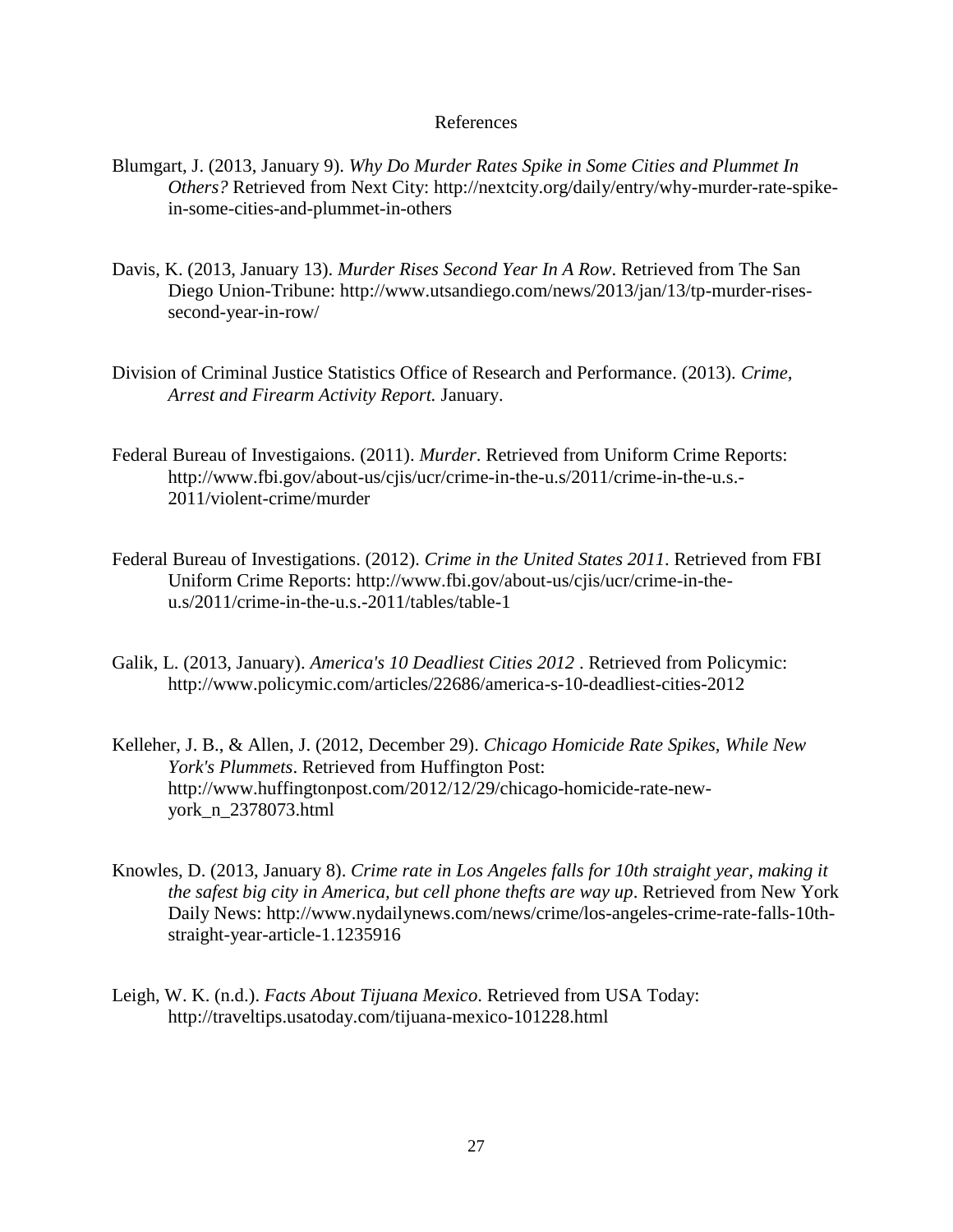- McClelland, E. (2012, August 2). *Opinion: The Deadliest Global City*. Retrieved from NBC Chicago: http://www.nbcchicago.com/blogs/ward-room/The-Deadliest-Global-City-163874546.html
- Pagliaro, J. (2012, December 30). *Toronto sees uptick in firearm homicides in 2012*. Retrieved from The Star: http://www.thestar.com/news/gta/crime/article/1308645--toronto-seesuptick-in-firearm-homicides-in-2012
- Queally, J. (2013, Janary 1). *N.J.'s homicide total dips for first time since 2009* . Retrieved from NJ.com: http://www.nj.com/news/index.ssf/2013/01/njs\_homicide\_total\_dips\_for\_fi.html
- Turner, A. (2012, December 31). *HPD calls Houston's 2012 murder total 'incredibly low'*. Retrieved from Houston Chronicle: http://www.chron.com/news/houstontexas/houston/article/HPD-calls-Houston-s-2012-murder-total-incredibly-4158736.php
- United Nations Office on Drugs and Crime. (2011). *Global Study on Homicide.* Vienna: UNODC.
- United States Census Bureau. (2013, January 10). *State and County Quick Facts*. Retrieved from United States Census Bureau: http://quickfacts.census.gov/qfd/states/36000.html
- Vandiver, M., & Giacopassi, D. (1997). One Million and Counting: Students' Estimates of the Annual Number of Homicides in the U.S. *Journal of Criminal Justice Education, 8*(2), 135-143.